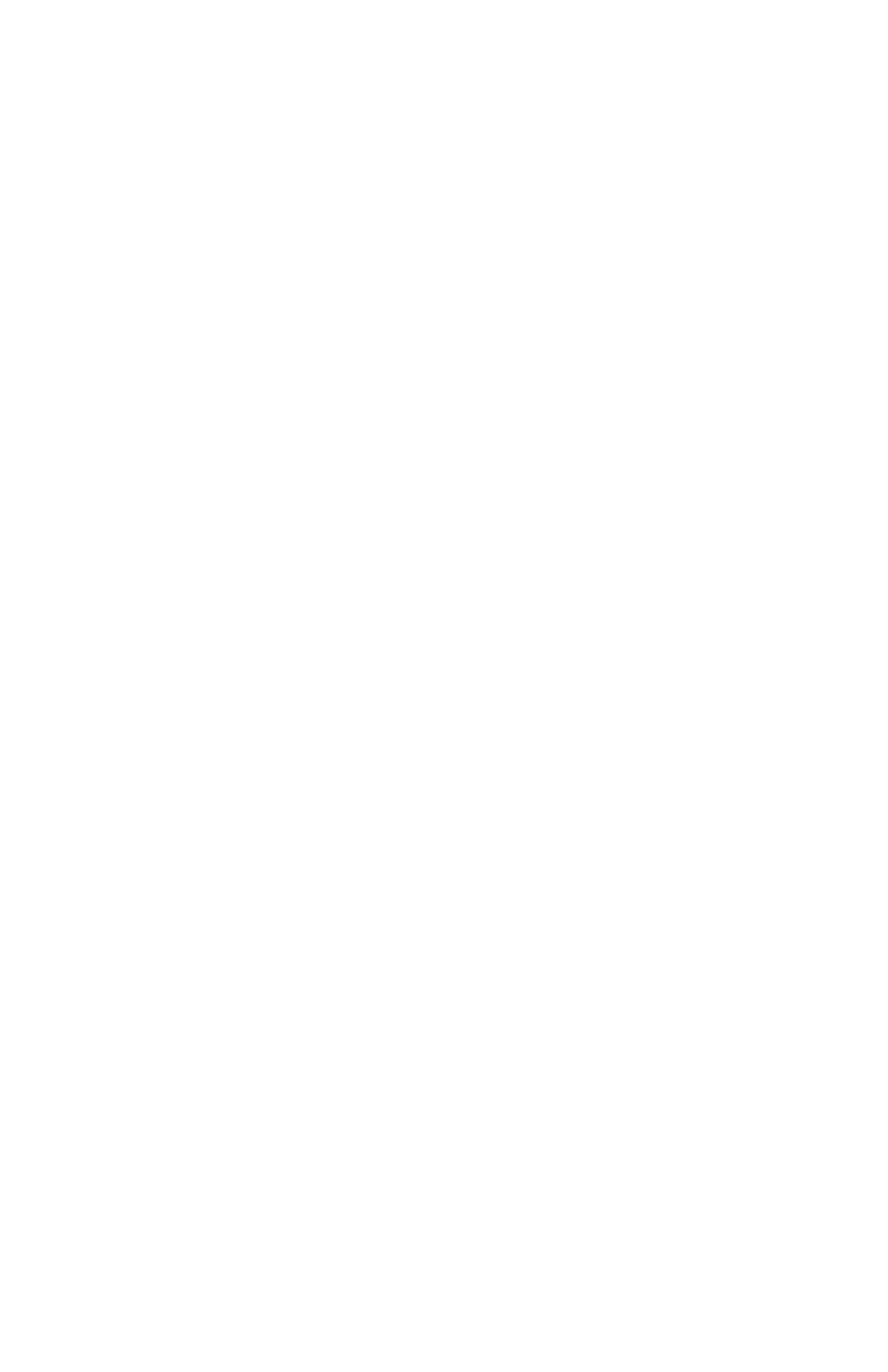# Autism's Blessings

Discovering God's Promises for Autistic Children & Their Families

## Kelly Langston

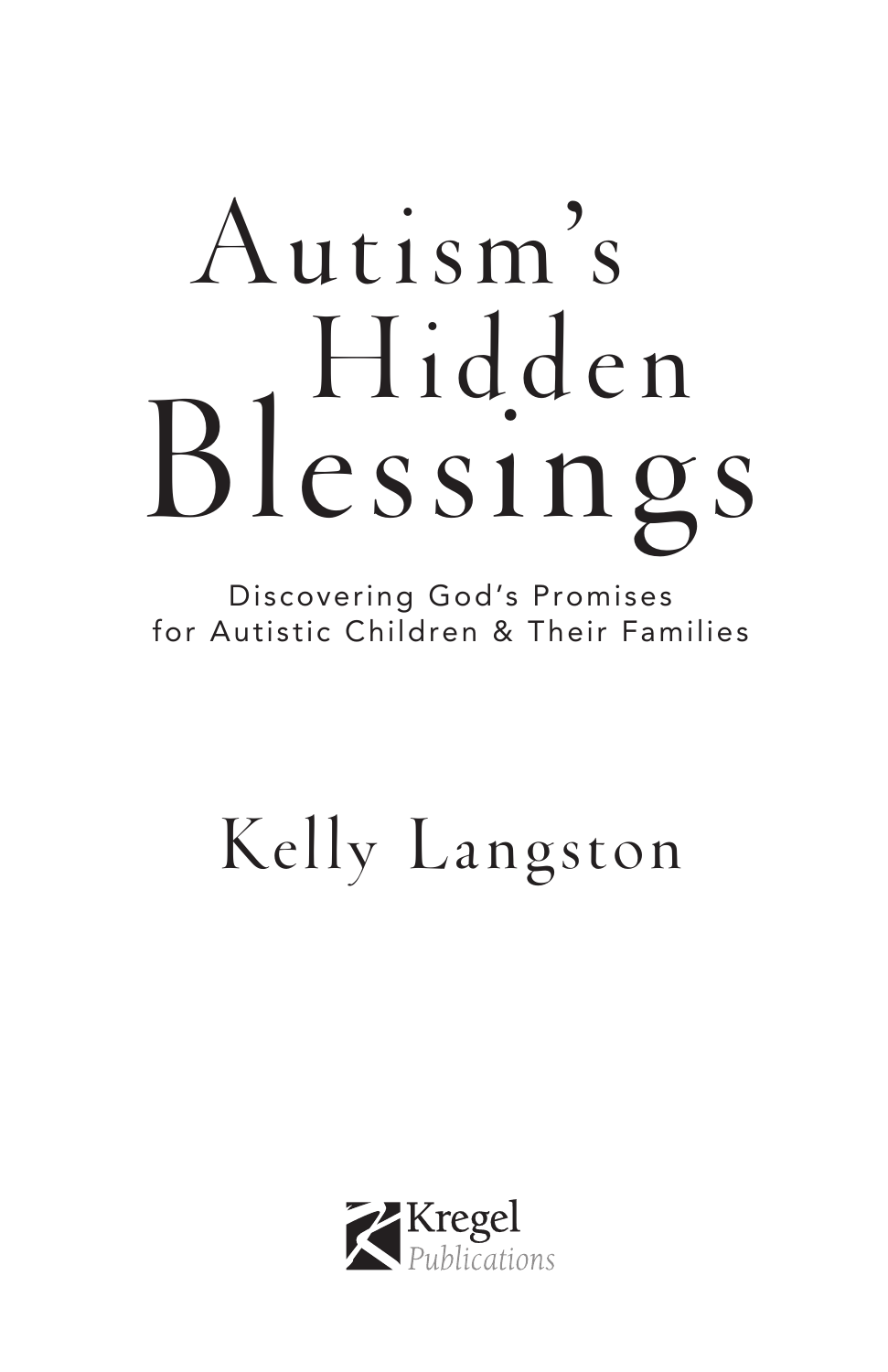*Autism's Hidden Blessings: Discovering God's Promises for Autistic Children and Their Families*

© 2009 by Kelly Langston

Published by Kregel Publications, a division of Kregel, Inc., P.O. Box 2607, Grand Rapids, MI 49501.

All rights reserved. No part of this book may be reproduced, stored in a retrieval system, or transmitted in any form or by any means electronic, mechanical, photocopy, recording, or otherwise—without written permission of the publisher, except for brief quotations in printed reviews.

All Scripture quotations, unless otherwise indicated, are taken from the Holman Christian Standard Bible®. Copyright © 1999, 2000, 2002, 2003 by Holman Bible Publishers. Used by permission.

Scripture quotations marked amp are taken from the Amplified Bible, Copyright © 1954, 1958, 1962, 1964, 1965, 1987 by The Lockman Foundation. Used by permission. (www.Lockman.org)

Scripture quotations marked msg are taken from *The Message*. Copyright © 1993, 1994, 1995, 1996, 2000, 2001, 2002. Used by permission of NavPress Publishing Group. All rights reserved.

Scripture quotations marked niv are taken from the *Holy Bible, New International Version*®. Copyright © 1973, 1978, 1984 by International Bible Society. Used by permission of Zondervan. All rights reserved.

The author and publisher are not engaged in rendering medical or psychological services, and this book is not intended as a guide to diagnose or treat medical or psychological problems. If medical, psychological, or other expert assistance is required by the reader, please seek the services of your own physician or certified counselor.

Cover photograph of Alec Langston by Charles N. Jenkins, July 2006. Used by permission. Other photographs taken June 2008.

**Library of Congress Cataloging-in-Publication Data** Langston, Kelly

Autism's hidden blessings : discovering God's promises for autistic children and their families / Kelly Langston.

p. cm.

Includes bibliographical references.

1. Parents of autistic children—Religious life. 2. Parents of children with disabilities—Religious life. 3. Autism in children. I. Title. BV4596.P35L36 2009 248.8'619685882—dc22 2008056108

ISBN 978-0-8254-2977-4

Printed in the United States of America

09 10 11 12 13 / 5 4 3 2 1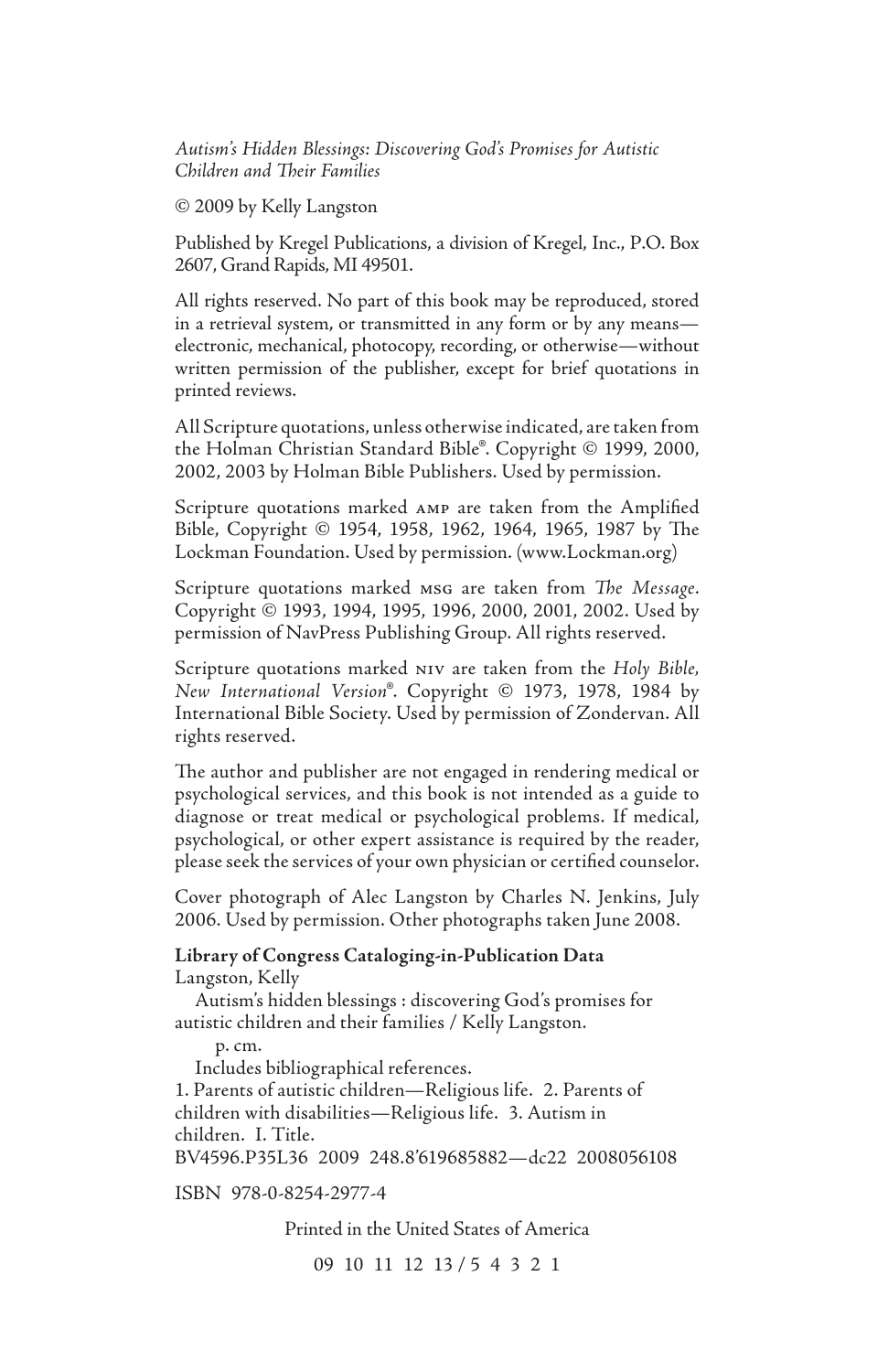*To all of God's unique, blessed, and beautiful children who walk this earth with a special need.*

*Your very presence here teaches us more than any book ever could. Know this: God's heart—which has no limit—is for you! You are greatly valued and loved beyond your wildest dreams.*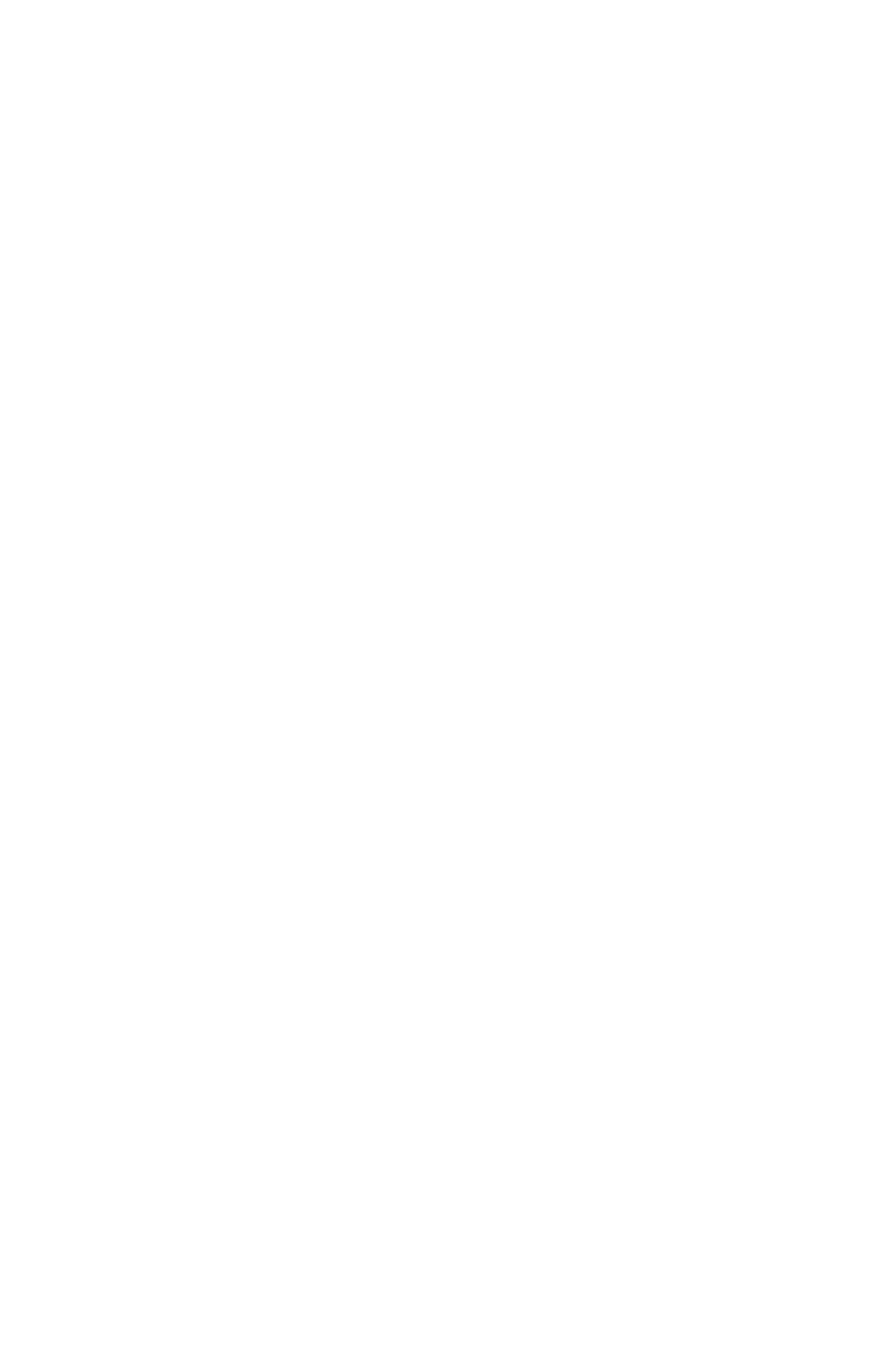*Oh, that I might comfort some of my Master's servants. I have written out of my own heart with the view of comforting their hearts. I would say to them in their trials—My brethren, God is good. He will not forsake you: He will bear you through.* Charles Haddon Spurgeon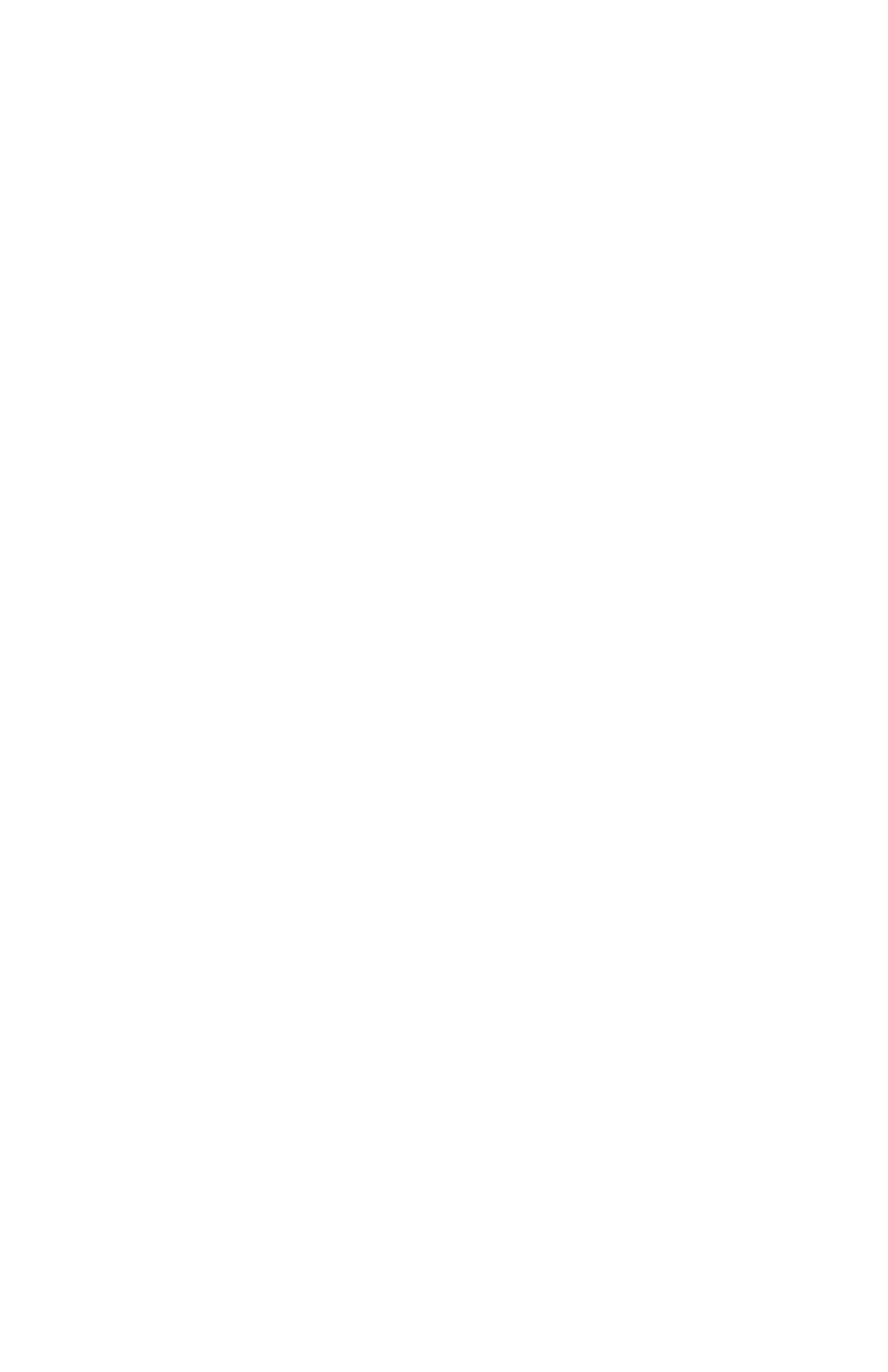## Contents

|  | 1. God's Promises:<br>Our Lifeline to Overcome Autism 29                         |
|--|----------------------------------------------------------------------------------|
|  | 2. The Anchor of Our Lifeline:<br>Learning to Trust and Obey the Promise Maker36 |
|  | 3. The Blessings Behind the Giants:                                              |
|  | 4. The Dawn Will Surely Come:<br>God's Promise of Refreshment and Renewal 68     |
|  | 5. Revelations Without Words:                                                    |
|  | 6. Making Sense of a Confusing Disorder:                                         |
|  | 7. The Greatest Therapy:<br>God's Promise of the Power of Love102                |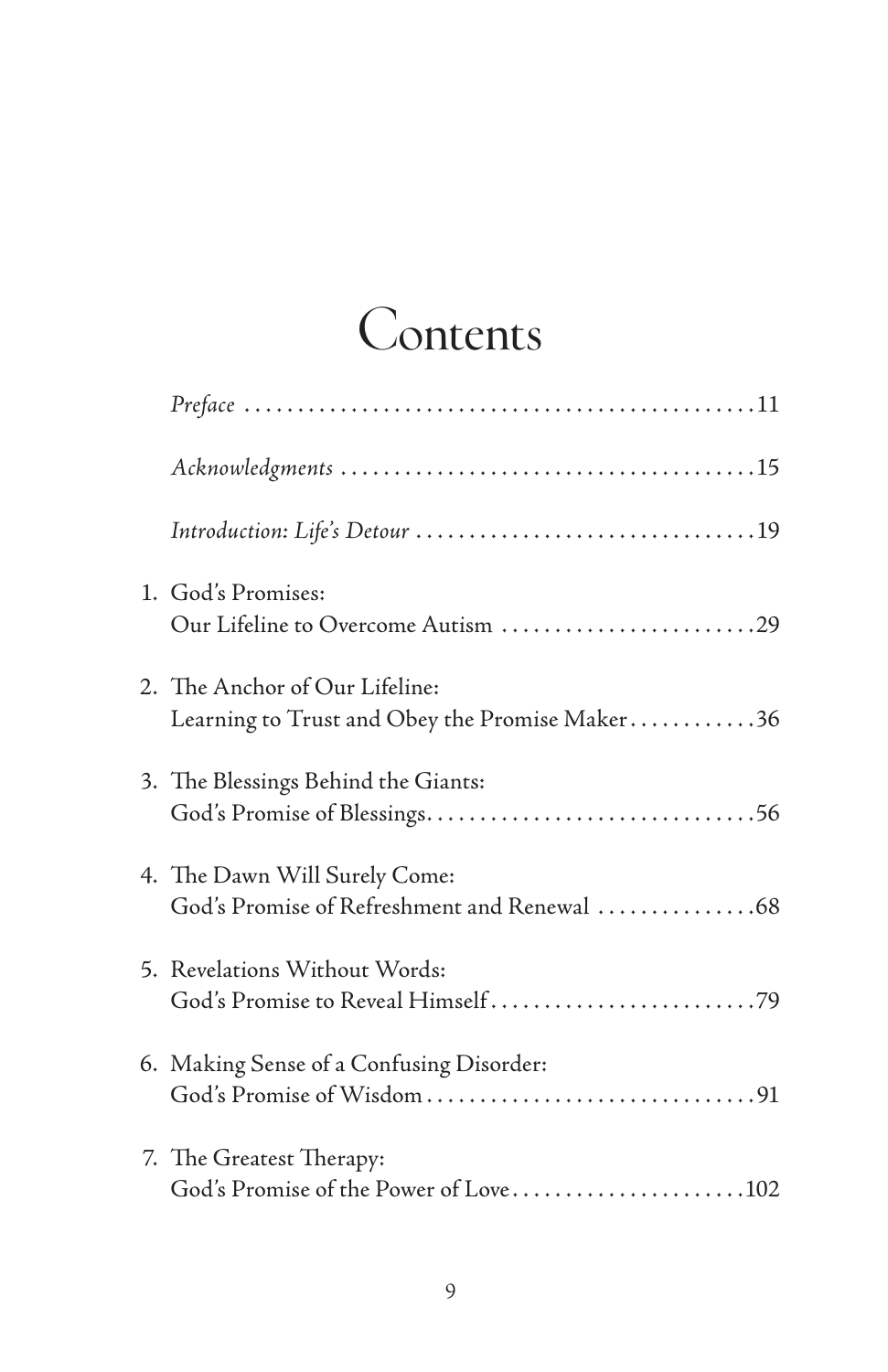| 8. When Depression Comes Knocking:                                            |
|-------------------------------------------------------------------------------|
| 9. When the Bully Taunts:<br>God's Promise of Our Incredible Worth123         |
| 10. What Eye Has Not Seen nor Ear Has Heard:<br>God's Promise of a Future 132 |
| 11. Strength for the Weary Heart:<br>God's Promise of Sufficiency 143         |
| 12. From Speechless to Unspeakable Joy:                                       |
| 13. Speaking Out for the Speechless:<br>Offering God's Promises to Others 167 |
| Epilogue: Where Are We Now?181                                                |
| Appendix A: What Is Autism? 191                                               |
| Appendix B: Autism Resources 193                                              |
| Appendix C: Straight Talk from a Dad198                                       |
|                                                                               |
|                                                                               |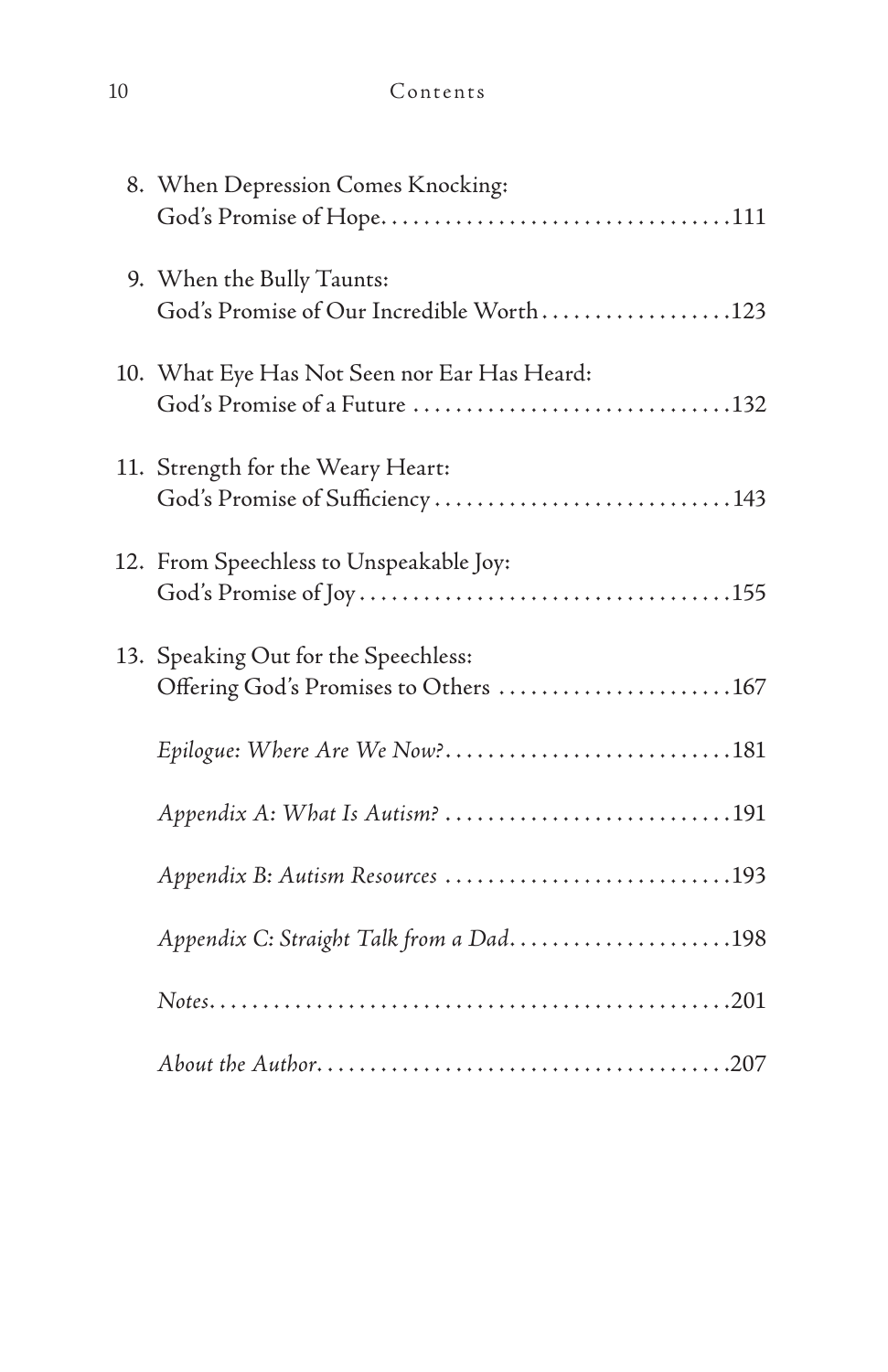## Preface

Throughout the writing of this book I've had you in mind. You're the parent or loved one of a child with autism. I'm so thankful for the opportunity to walk this journey with you, if only for the time it takes you to read this book. We are, after all, walking in similar shoes. I have no doubt that God led you to pick up this book. He has been leading me, in fact, to write it for a number of years as He walked with our family through times of darkness.

I remember the day when Alec was first diagnosed, when we received from the team of specialists evaluating our son the unexpected words, "Your son suffers from an autism spectrum disorder."<sup>1</sup> They each offered us a formal handshake, the last pressing a thin brochure into my hand as they ushered us out the door. We knew nothing about autism then and had no idea what to do next as we slumped out into the fog of that morning. We were speechless, like our son, knowing our entire lives had changed. Looking back on those days, I see now that God not only walked with us, but carried us as well.

There have been days when I've sat on a curb in tears. I'd tried to get Alec into his school building for a preschool party, a pizza in one hand and my son in the car, refusing to get out, kicking and screaming in a tantrum that could shatter glass. Other times I've rolled over and over on the carpet with him, wrestling shoes onto his chubby feet. This was during January, but despite the cold, he couldn't stand to wear them. I've sat on the side of Alec's bed at night and cried out to God, *Oh Lord! I want Alec to know You! How can I teach him about You when he can't even speak with me?*

We've also had moments of fantastic victory, like watching Alec in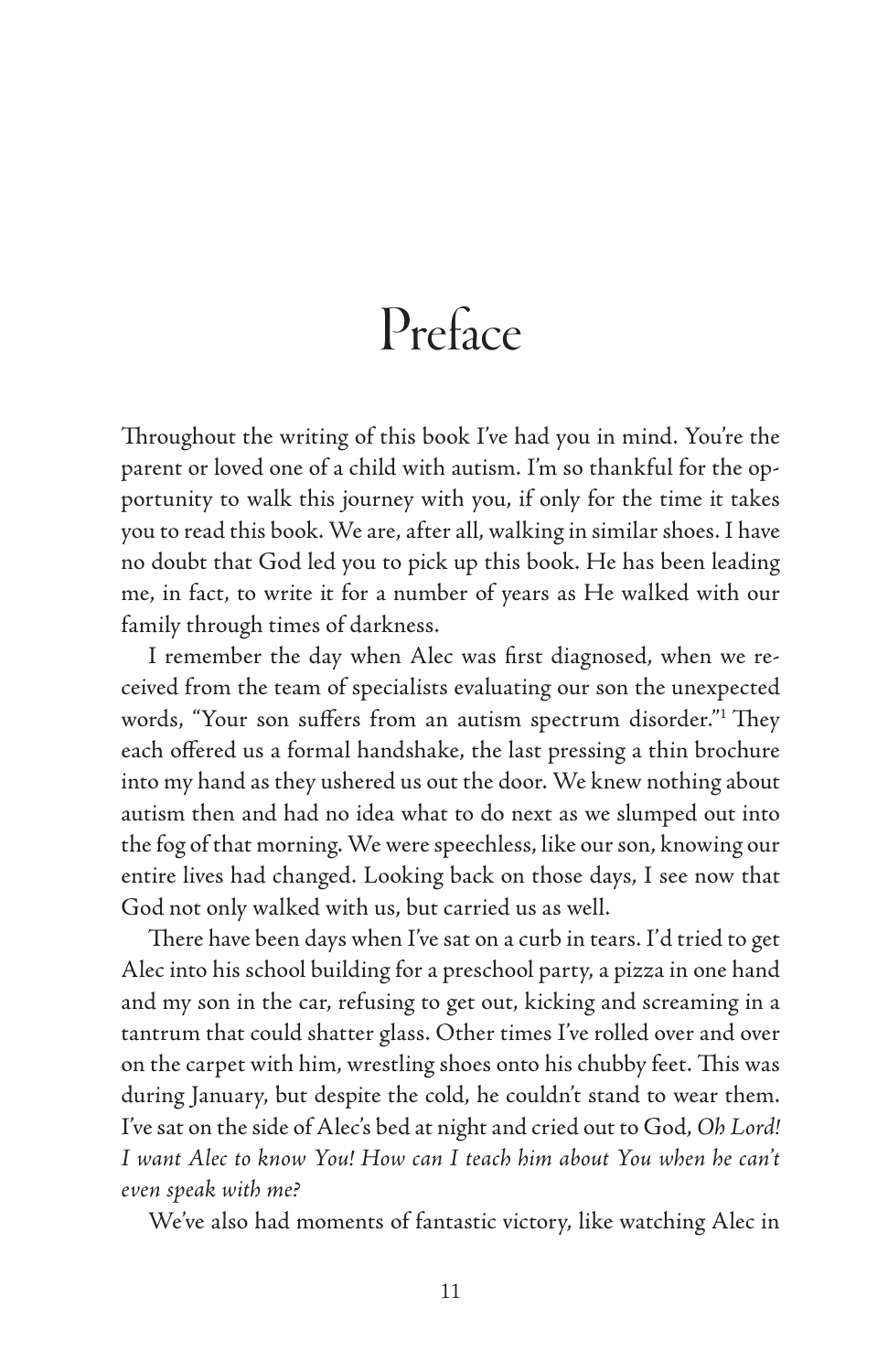the kindergarten school play, singing every word to every song; or seeing him argue with his older sister, Elise, just like any little brother would do. I've treasured the sight of him jumping off the afternoon school bus with his arms wide, rushing into my arms, and I've thought, *Lord, what a blessing to receive such love!*

Dear reader, I don't know where you are on this journey. But wherever it is, I want you to know that God has a message for you and your child with autism.

That message is this:

Your child is greatly loved by God. Your child is greatly valued by God. God has a wonderful purpose for your child's life, No less than that of any other child.

And here's something else: God never intended for you, as a parent, to walk this journey alone! In fact, He has given you powerful treasures in His Scripture that will give you wings to soar above the oppressive grip of autism. No matter how overwhelmed you might feel, no matter what challenges you face, financial burdens, stress, weariness, or even intense loneliness, know this: God gave you this child for a reason. God believes in you, and He is for you!

This is why I'm writing this book. I want you to know that you are not alone, and never have been. No matter whether you are a single parent, or a married couple, or a loved one trying to support a family dealing with autism, God has a message for you and the child you love. And He has provided mighty tools to overcome autism.

While this book does offer helpful resources for parents and loved ones of autistic children, it is not intended as a medical manual for dealing with autism. Rather, this book encourages you to discover the promises that God has made, to claim those promises, and to apply them to your life and the life of your child living with autism.

Never doubt for a minute that God loves your child with a love so wide and long and high and deep that we cannot comprehend its measure. God, who has woven every cell and every DNA strand together,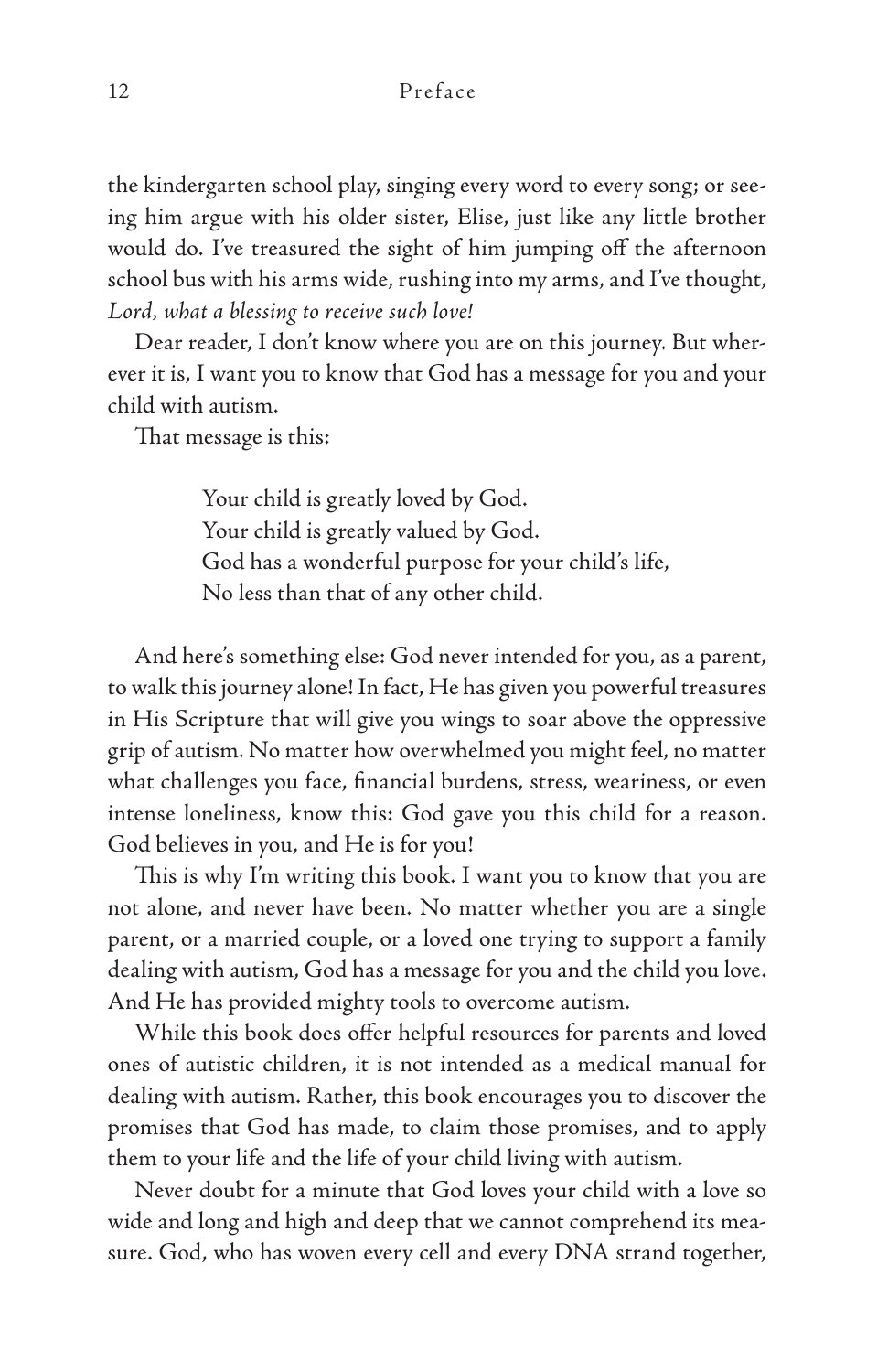#### Preface 13

knew your baby before you ever laid a kiss to his cheek, and He has chosen *you* to parent him for a specific reason. He sees your potential to nurture this special being that He has placed in your arms to help him become all that He intended him to be.

Did you know that God has a treasure box of promises stored up in His Word for us and our little ones? These promises can strengthen us and can provide hope, wisdom, and direction on how to care for our uniquely made, incredibly beautiful kids—kids created by God's own hand to serve an extraordinary purpose!

Did you know that, through Christ, God gives us everything—and I mean everything*—*we need to carry us through in this battle with autism? And we will more than survive the battle; we will conquer autism with an overflowing and abundant joy in our lives such as we have never known!

If you will seek to really know God, even as you are doing in reading this book, and if you study and apply the precious promises of God to your family life, then the sun will shine again on your walk and you will feel its warmth return to your days. You will break forth into singing, with a new song, one of strength and confidence in place of worry, fear, and stress. God's truth is this: We have nothing to fear. He is for our children.

The book in your hands presumes that you have a working knowledge of autism. If, however, you're unfamiliar with autism spectrum disorders (ASDs), I have placed two sources of information at the end of this book to help you learn more. In Appendix A—"What Is Autism?"—you'll find helpful information including statistical data and a list of signs and symptoms of the disorder for early diagnosis and intervention. Appendix B—"Autism Resources"—lists books and online resources for therapies and treatments, as well as places to go for support and further information.

Are you ready? Come on, then! Let's take a journey into the scriptural promises of God. Let's uncover them, one by one, holding them up to the light, turning them over in our minds. Let's try them out. The Bible says "Taste and see that the LORD is good. How happy is the man who takes refuge in Him!" (Ps. 34:8).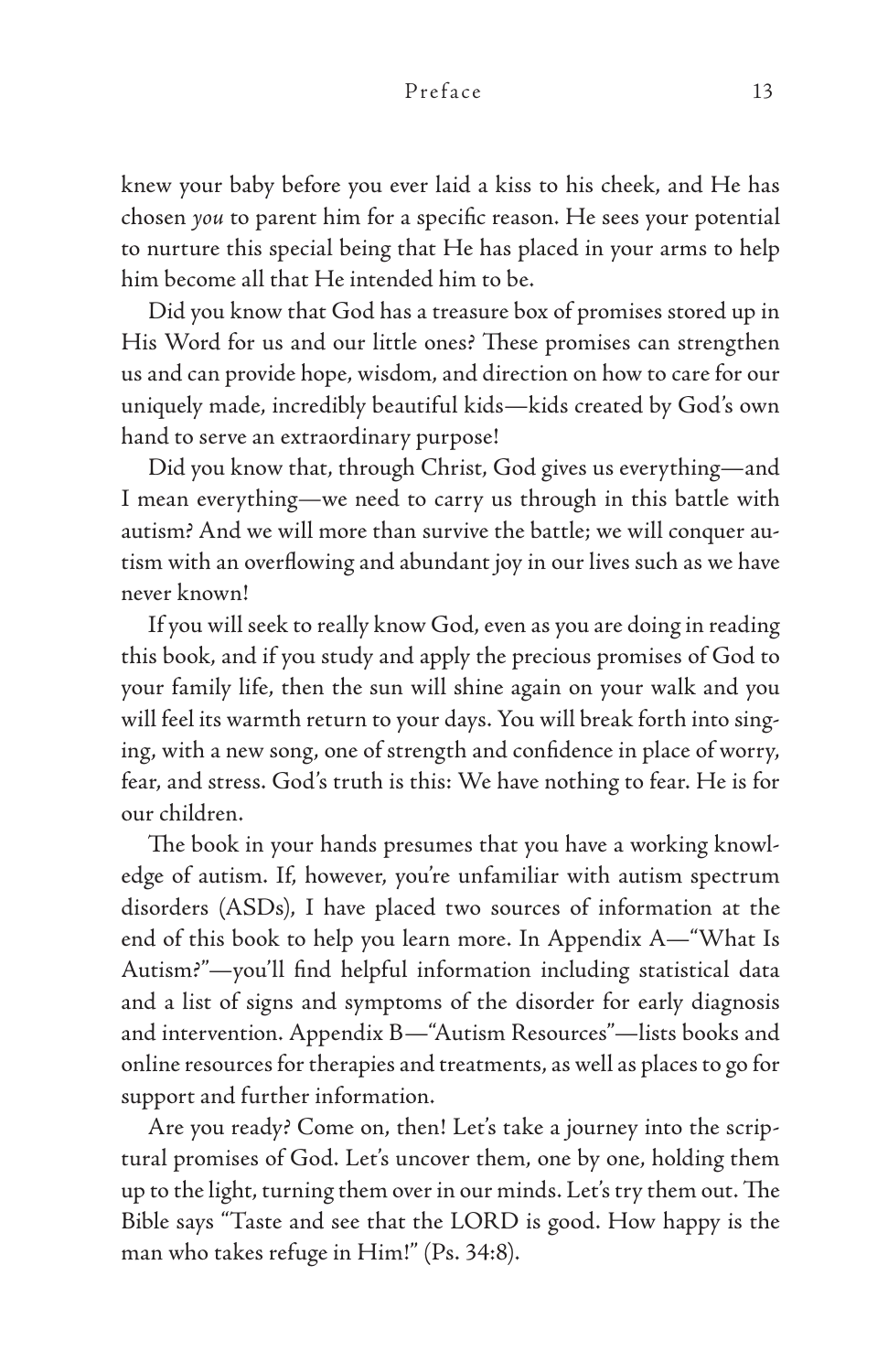My personal promise to you is this: God's promises will profoundly change the way you think about autism. As you study them, I pray that God will lift the veil from your eyes so you can see your child as God does: entirely beautiful, full of value and worth, precious in every way, and filled to the brim with a powerful, special purpose.

These promises will make a vast difference in your life. You will smile again. You will laugh again. You will love more than you ever thought possible, and as you open your heart fully, allowing God to love your child through you, your arms will be His arms; your smile, His smile. You'll be filled with the majesty of a love that knows no limit and no end. It's a miraculous love that only strengthens and multiplies when poured out. It cannot be contained.

In this process you'll receive an added blessing; you'll get a glimpse of the magnitude of God's love for *you*. You'll understand a little more about the wondrous mystery of love itself. And you'll be empowered to pass on God's wisdom to others on this journey.

Yes, I've had you in mind. So let's get started, shall we?

*Blessed are you who are hungry now, because you will be filled. Blessed are you who weep now, because you will laugh.* LUKE 6:21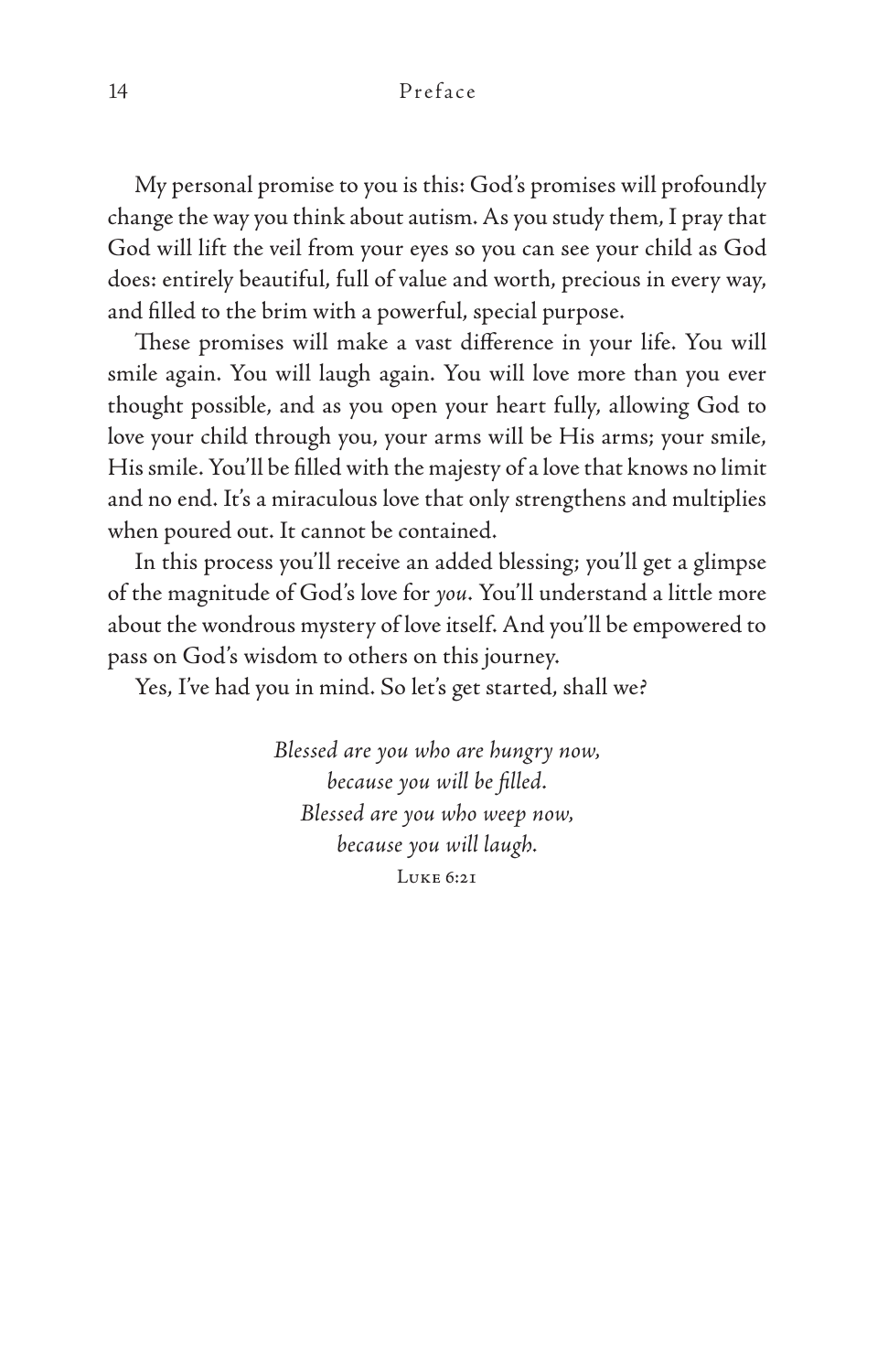## Acknowledgments

*It takes a village to raise a child.* The truth in this old adage, commonly attributed to an African proverb and popularized by Hillary Rodham Clinton, is never more obvious than when the child in question is autistic. To list all of the many people who have helped our family is not possible. Each day our family receives a new gift of kindness from someone, and in each of these persons we are forever blessed.

That said, I thank all of Alec's teachers and caregivers who have welcomed my son into their arms. Where would we be without teachers who see only the possibility—not the disability—of a child: teachers like Sue Ann Belcher, Crystal Lail, Deborah Mullen, Natalie Whitaker, and Amanda Eisel? We watched our son literally reconnect to this world through the caring hands of Julie Thompson, Betsy Spaeth, Wyndi Stitt, Sharae Lattimore, Tammy Cone, Nancy Dill, Carol George, Susan Fletcher, and Michelle Goode. And how many times have I thanked God for the courage and prayers of Susan Kincaid, Karen Apple, Robin Gladden, Betty Bogart, and Beth Berkland?

I could never forget school principals like Rachel McKenzie and Martha Carpenter who provide welcoming school environments to every child, regardless of disability. May God bless you in abundance for each provision of love you give to autistic children in your schools. They are worth your efforts.

I can't tell you how heartening it has been to have Candace Wilson of the Council for Children's Rights stand with our family. In fact, God bless all the advocates out there!

Many children have been real-life heroes in Alec's life, such as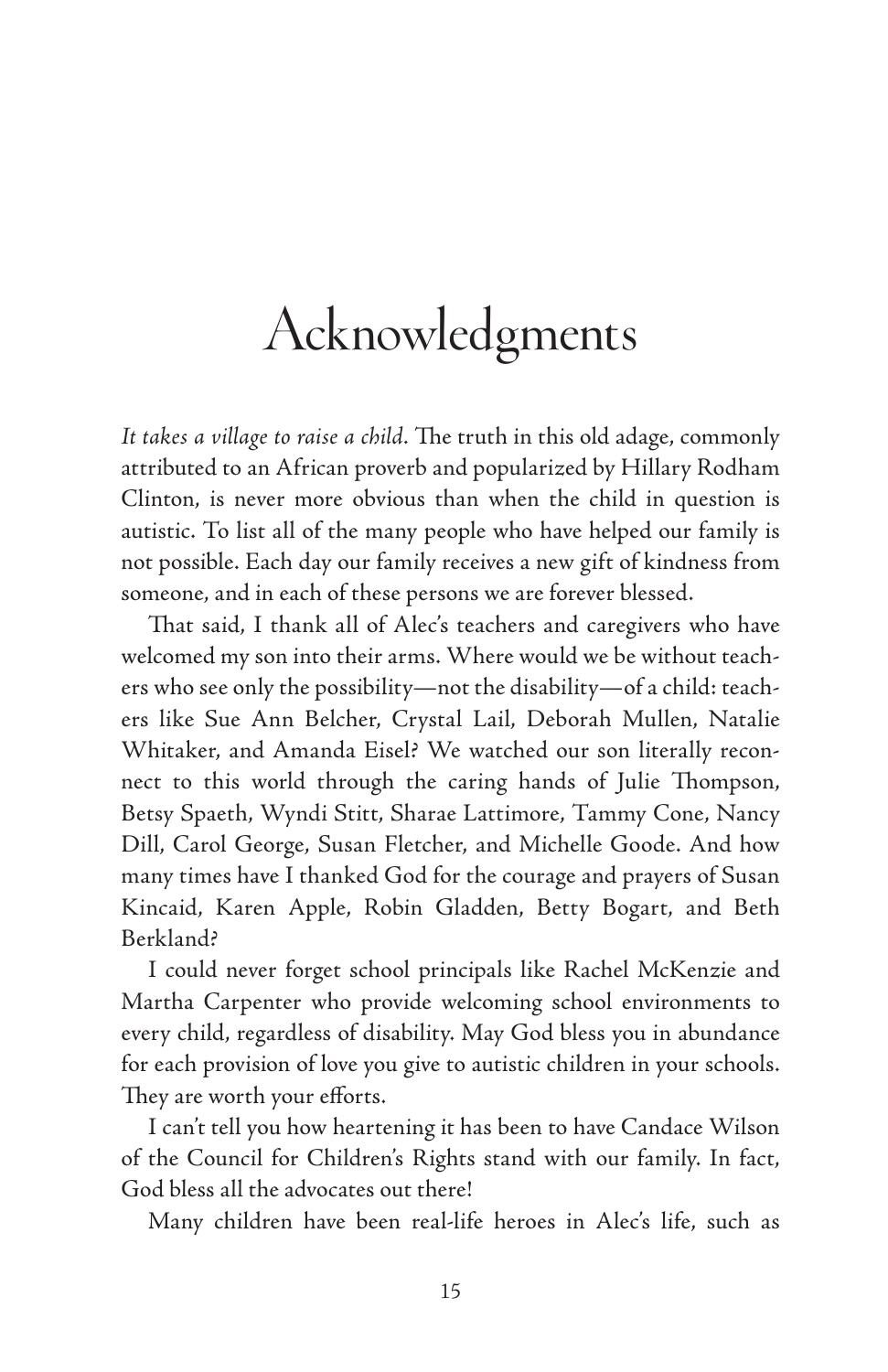George and Sam Hunter, Jerrod Gervasi, Cassidy Calbreath, Lily Farr, Keegan Ruark, Andrew Utesch, Ryan Pierce, Bradley Thompson, Grantley Bone, Hee Lim Kim, Christopher Pendleton, Joshua Lee, and Ben Stokely. You looked beyond autism and welcomed my son as a good friend. What an example you are! You have no idea what you have meant to our family.

Whenever the darkness of autism closed in, I always could call on other autism moms to share some of their wisdom. Quite simply, autism never stood a chance against the remarkable strength of women like Colleen Jenny, Beth Fields, Melissa Myers, Pam McCarthy, Tracy Reed, Betsy Spaeth, Deanne Nelson, Sally Miller, and Jill Urwick. Ladies, Jeremiah 31:16–17 is for you!

Jennifer Krueger, do you see how powerful one word of encouragement can be? And to my prayer warriors—Nan Henderson, June Davies, Joy Stuart, and Debbie and Dean Gutch—and our Bible study group, thank you for every single prayer. God heard each one.

I can't forget the people at Kregel Publications, who made writing this book a joy.

And of course, I must thank my family members and friends who are with us in the battle. To Mary Ann and Norman Langston and Margaret and Dan Saltrick—thanks for listening, caring, and being there. Your smiles have lightened our load. To my sisters and brothersin-law Wendy and Michael Jones, Rachel and Tim Taylor, and Sarah Richards—thanks for allowing me to be me, even when I wasn't so fun to be around, and for providing laughter when we desperately needed it. A special thanks to my sister Amanda Hankins, who selflessly offered many prayers and words of comfort—you are one of the greatest blessings in my life.

To my mother, Susan Grimm, who shaped my life as she dried the tears from my cheeks when I was young—from you, Mom, I learned what love can do, and I will never forget it. I love you so much!

To my father, Ted Smith, who was crazy enough to believe me when I told him I felt God's call to write this book. Your faith is amazing! Thanks for the countless calls during the process of writing it. Dad, you have been my sounding board, and this book would not exist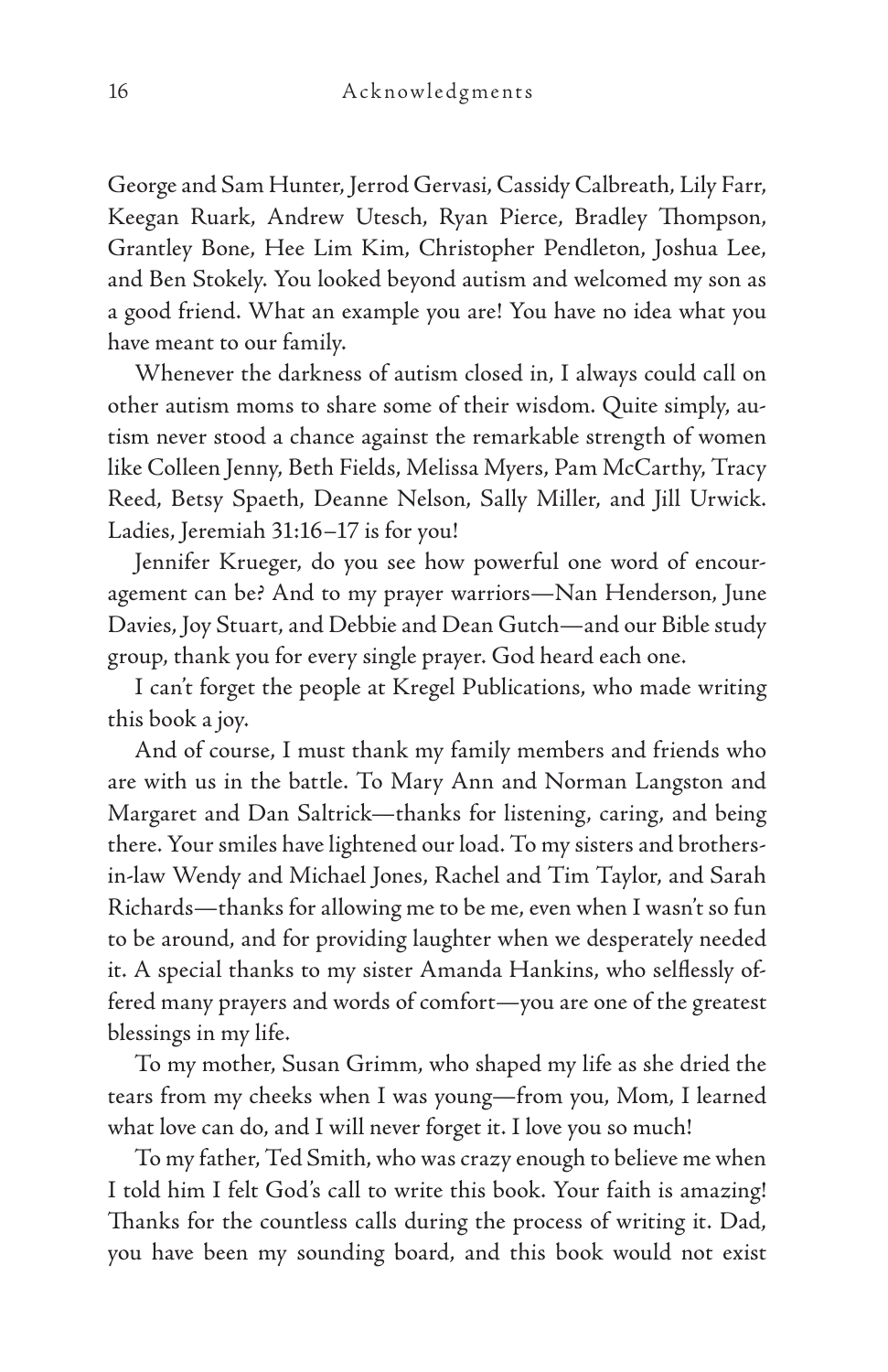without your input, advice, prayers, and support. So many times you kept me going. I love you, Dad, and I trust that all four coin cans are finally mine. You know what I mean.

Thanks to you, Elise, my sweet daughter. You are Alec's best teacher and have melted my heart with your compassion and sweet spirit. What plans God must have for you! I gaze at you in awe, knowing God is painting your life with the most beautiful of colors. Never be afraid to speak out for people who need a voice. God is with you, my child.

To my sweet Matt, who sacrificed daily with me to write and live out this book: you are my hero. I have no idea why God blessed me with a man like you, but I thank Him every single day for doing it. You never complained, never gave up, and always believed in the impossible. Matt, you have the entirety of my heart . . . and you always will.

And certainly not in the least, thank you, Alec, for teaching me the power of love. Your story is only beginning, my son, and I will forever be cheering you on. God moved mountains to rescue you! Thank you for the joy that I have found in being your mom. Now I am the speechless one.

But above all, this book would not be in your hands if it were not for my Father and His precious son, Jesus. As I wrote it, I could feel an overwhelming magnitude of love for children with autism and their families. There is nothing more powerful than God's love. It moves mountains and heals broken hearts, and has changed me forever. This is His story.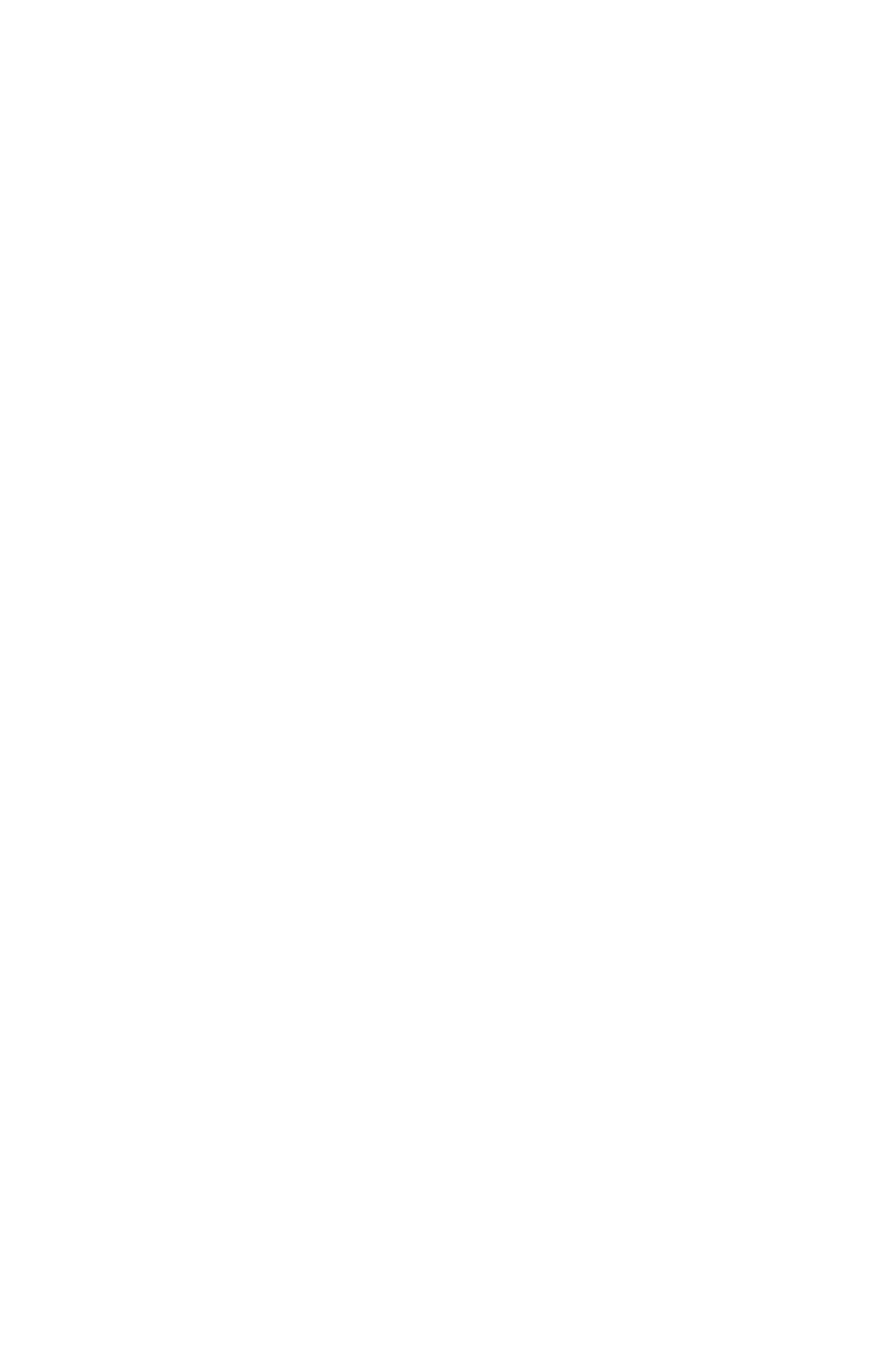Introduction

### Life's Detour

#### Landing on the Dark Road of Autism

*Now we see but a poor reflection as in a mirror; then we shall see face to face. Now I know in part; then I shall know fully, even as I am fully known.* 1 Corinthians 13:12 (niv)

I didn't know he was autistic.

I didn't, in fact, know anything about autism. As it did for so many people, the movie *Rainman* provided the only description of autism I knew at the time.

I did know, however, that a "good mother"—an adept mother should discipline an unruly toddler into compliance before the child gets too big to handle. I'd heard this parenting rule many times. A greenhorn of mothering with only a few years of experience under my belt, I was on a constant hunt for golden nuggets of advice from the parenting experts of the day, militantly studying their recommendations like I once studied my collegiate courses.

I also knew everything about the bathroom at Target. It is cold, with five bright red stalls, four porcelain sinks, and glossy white walls that echoed the swats I rendered to my son's behind to obtain the compliance that every good mother requires. I sought refuge in this room whenever Alec threw a tantrum in the store, which was about every time we visited Target during his toddler years.

Our local Target was a place to go to grab a cold soda from the snack bar and get out of the energy-sapping, North Carolina sun. Saturated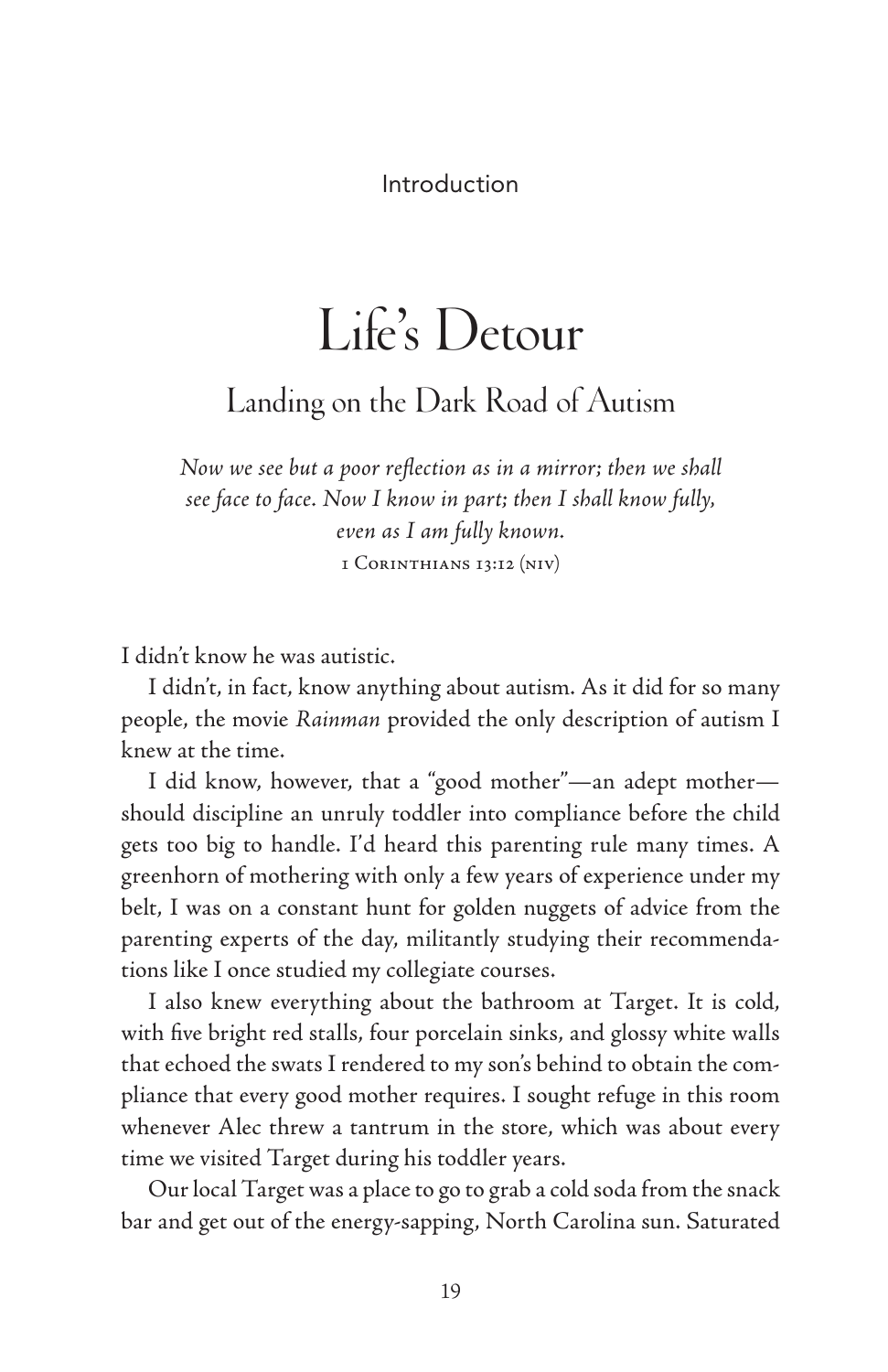with sweat and boredom, I took Alec and Elise there when I needed a break from their toddler world, if only in terms of surroundings. I went to Target to hear an adult voice in days filled with Playhouse Disney shows, nursery rhymes, and little toy trains. The store is large and always full of mothers toting along their smart-looking children. They were families that looked as if they came right off of the pages of *Family Circle* magazine.

In my frequent retreats to the bathroom to wait out one of Alec's fits, I'd smile apologetically to the mothers as they entered the room. I'd try to act like I had Alec under my control.

I didn't, of course.

Looking back, I don't recall exactly when Alec transitioned from an engaging infant to a challenging child. But once Alec reached his toddler years, I frequently found myself in stormy situations that took every ounce of my strength and limited parenting wisdom to navigate.

Typical family gatherings and holidays were becoming a source of stress for our family. Even Halloween. I thought every child loved to don a costume and canvass the neighborhood for treats. My older daughter bubbled with pure joy as she toddled around in her cow outfit, proudly smiling at the "awwwws" of neighbors as they tossed candy into her small plastic pumpkin. Yet two years later, Alec sat on our living room floor in that same cow outfit, his face purple and twisted in rage. He tugged and pulled at the fake fur, making every effort to discard it. Eventually, I left him at home with my husband, Matt, and took Big Sister Elise, in disguise as Eeyore, to enjoy the night collecting candy.

On our way to play in the park that same winter, I rehearsed my canned explanations. Other mothers at the park would point out that it was, in fact, quite cold outside and my son wasn't wearing his shoes. *Yes, I know*, I'd think bitterly. A little bit of cold weather couldn't convince my two-year-old to leave his shoes on his plump little feet in the park.

It seemed strange to me that Alec demanded events to be in a specific order. With no knowledge of the obsessive-compulsive tendencies often found in children with autism, I couldn't understand why Alec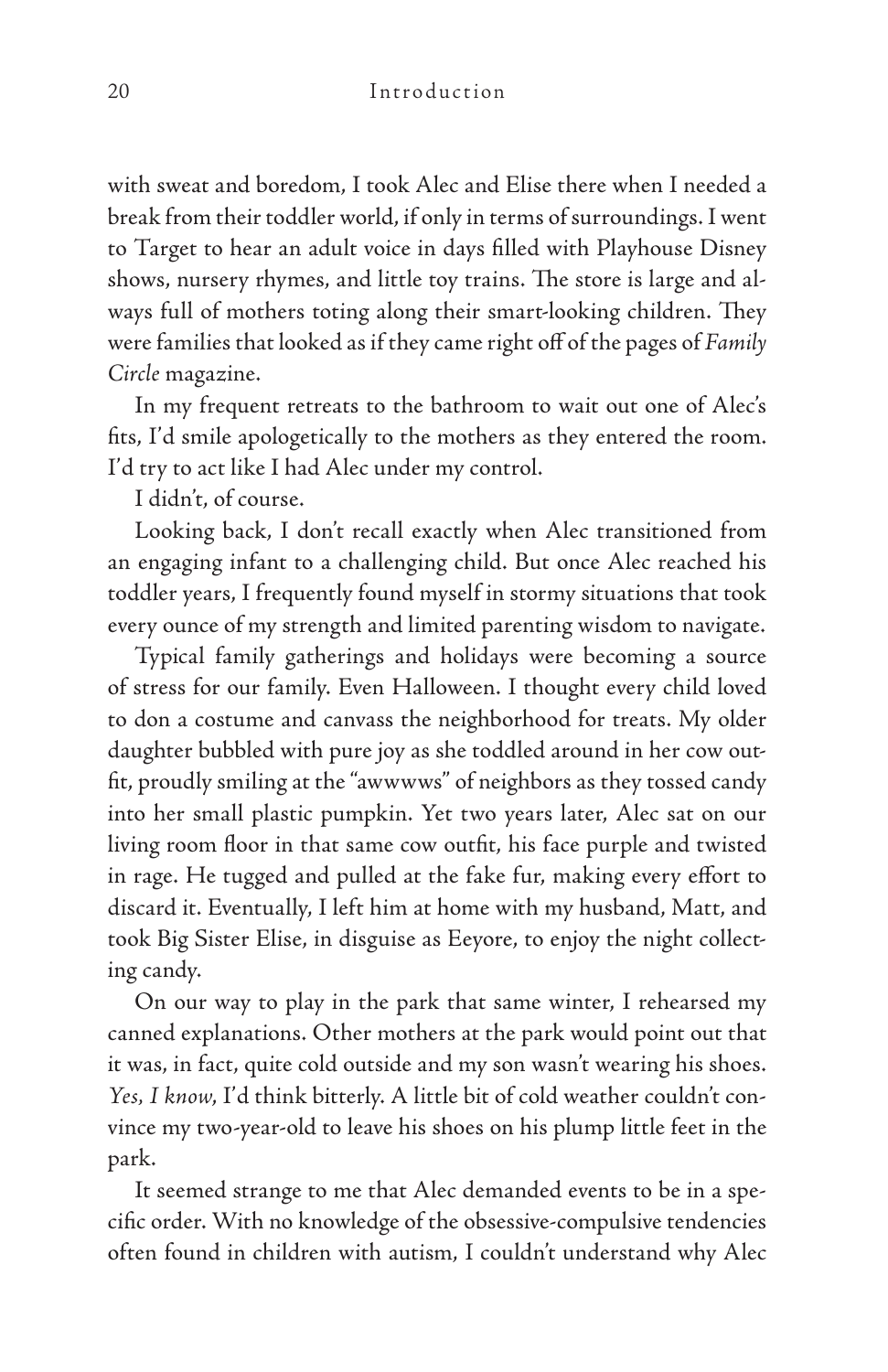was such a "difficult" child. Over time, as if by unintentional conditioning, I discovered that life was less problematic when I did things in the order and manner that Alec preferred. This was easier said than done because Alec couldn't communicate with words. His pediatrician assured me Alec was merely a late bloomer in terms of speech. So I was forced to play guessing games to determine what Alec wanted at any given moment, and it was a source of increasing frustration for both of us. Out of the blue, Alec's ripple of fussiness would become a tsunami of violence and power.

One afternoon I wasn't adhering to my son's unspoken plan during our shopping trip. Once again I'd managed to hit the invisible trip wire activating Alec's ear-shattering screams. So commenced The Guessing Game.

"What do you want, Alec?" I anxiously asked, well aware of the glances from the *Family Circle* moms around me. Alec responded by screaming louder, pressing his chubby palms to his ears.

No stranger to this game, I frantically searched everything around me trying to locate the source of Alec's distress. "Alec, do you want this book?" I asked, grabbing the nearest item and hoping to distract him. To this suggestion, my brawny son began kicking me from his seat in the cart, his shrieks an earsplitting 11 on a scale of 1 to 10.

In tantrum mode, Alec was a pint-sized Tasmanian Devil transformed from cartoon to flesh. People peered down the aisle at the unpleasant scene and scurried away. An elderly woman rolled her eyes and glared at me. Parents grabbed their children by the hand and vacated the area. As I struggled with my son, I felt the sting of everyone's unspoken question: *Can't you control your child?*

*Here we go again, God. Now what do I do?* The tantrum intensified despite my efforts to soothe my frustrated son. Nothing seemed to work, and tears of embarrassment over my own incompetence slid down my cheeks. I looked at my shopping cart of items I needed at home and considered how to wrestle my son out of it and bolt out of the store.

*God, what am I doing wrong?*

I'm convinced that God leaned down and sent help my way. My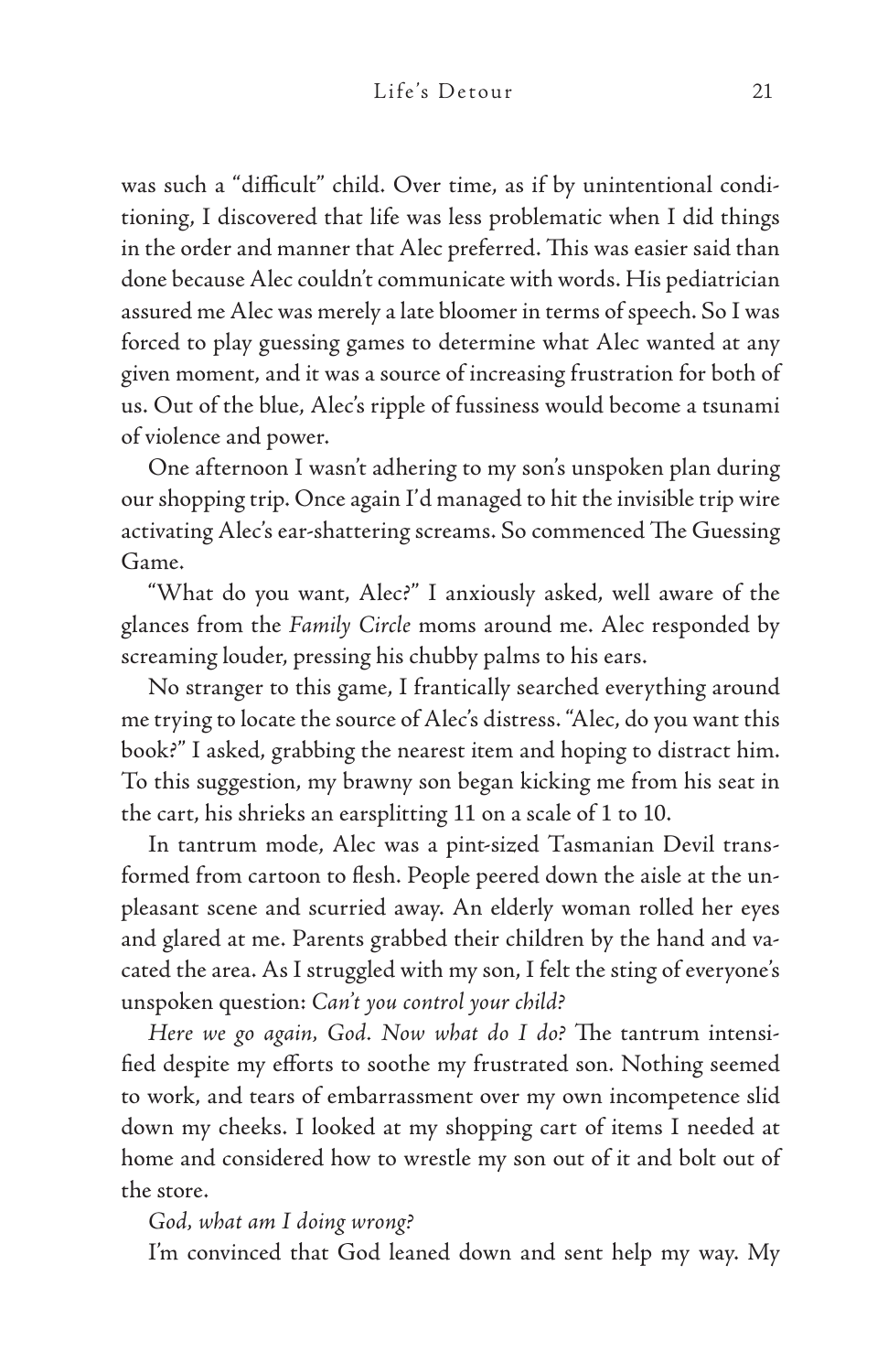mother-in-law, Mary Ann Langston—a well-educated woman with a Midas touch in social situations— unexpectedly appeared by my side. She seemed to have been teleported from some other world to this aisle of our ongoing battle.

"I was on the other side of the store," she explained gingerly, with an unsure expression on her face, "and I recognized that cry."

*She could hear it all the way across the store?* Still, I was never so glad to see someone in my life! She swiftly pulled Alec from his seat, took my shopping cart, and ushered us to the exit so I could take my distraught son home while she stayed behind to pay for all my items. Blood seeped from my bitten lip as I fought back tears and walked Alec outside, ending yet another battle at Target.

As the year went on I learned small tricks to deal with Alec's tantrums. One was The Preschool Shuffle. I learned the locations of the exits at my son's morning preschool. I'd discovered that if I picked up Alec just five minutes late from our church preschool, I could miss the other mothers retrieving their children. This small delay would spare those mothers from the daily episode of Alec angrily beating my back as I carried him tossed over my shoulder—the only way I could transition him out of the classroom—down the hallways to the nearest and most isolated exit.

At the time, I didn't know if Alec was just a demanding child, or if I simply bore the humiliation of being an inept mother. With each passing day I was filled with more pain as my son's frustrations increased. A mother wants only to comfort her children when they're in despair. Alec was struggling but I had no idea how to help him. With every beat of my mother's heart, I wanted to believe that, in spite of Alec's daily fits of rage, deep inside he was a sweet little boy desperate to be understood—and I wanted others to know him in this same way. But how could I reach him?

I needed more advice!

Once more, I scoured the Internet, news columns, and books for recommendations from the parenting gurus who worked with difficult children. The predominant advice was to provide stringent consequences for unacceptable behavior. The *Charlotte Observer*, for example,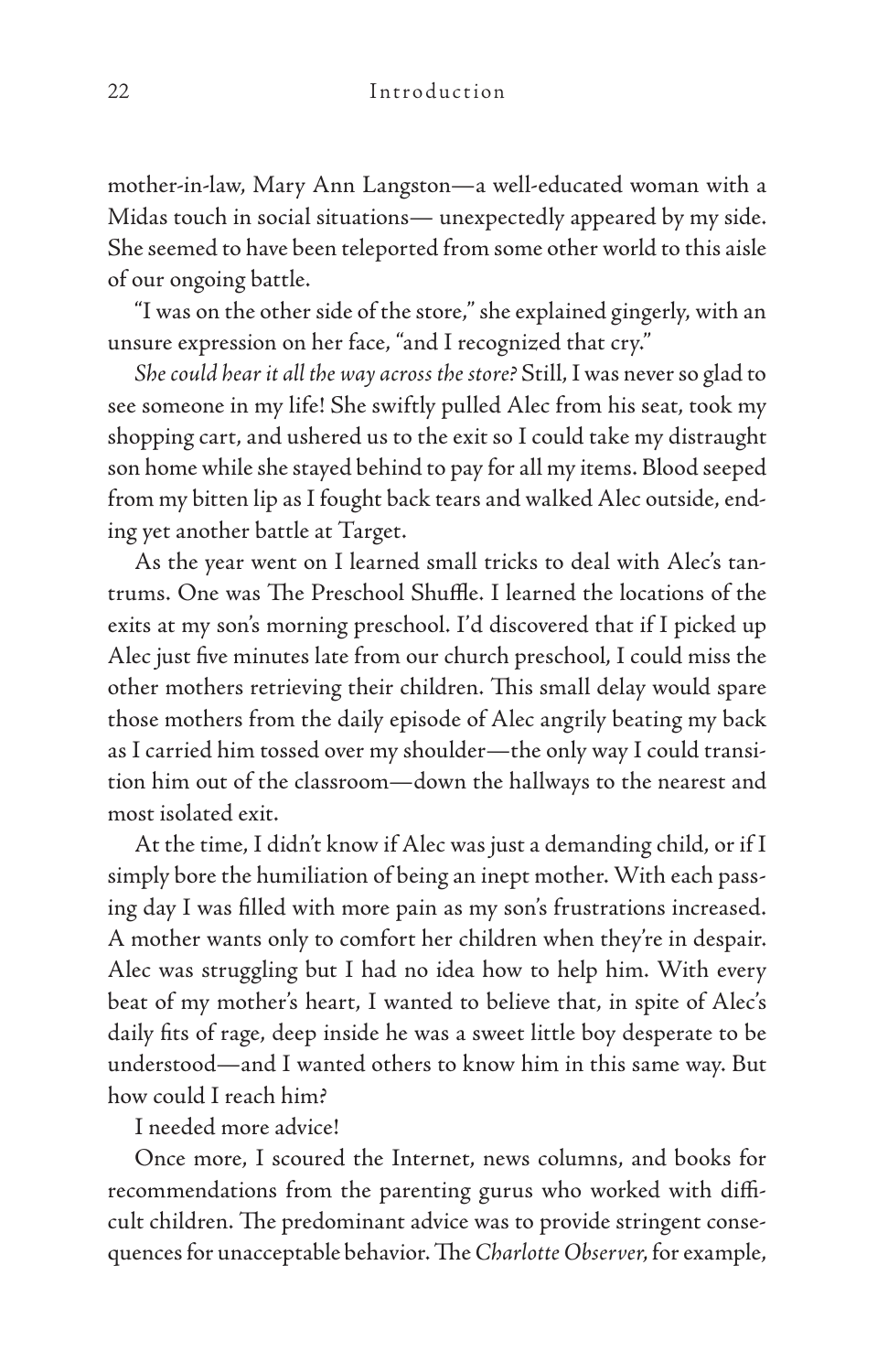runs a weekly column from a nationally respected expert in parenting. Matt and I read his column every week and usually agreed with his advice. An authority in helping parents bring strong-willed children to obedience, he encourages parents to grow a backbone and stop allowing their children to run the family. He advises parents to incorporate strong and persuasive consequences for bad behavior.

*This must be what our Alec needs.* I thought. *Alec is simply a strongwilled child.*

Determined to succeed, Matt and I began a zero-tolerance policy for bad behavior. Alec would get one warning to get in line with our expectations and if not, we began consequences. Typically, this meant a time out or an exile to his room. If the behavior persisted, we would in no way back down. If Alec acted out physically by hitting or kicking, he would receive a swat to the behind.

Matt and I formed a cohesive parenting front against Alec's numerous daily tantrums. We were certain that by uniting as strong parents, we could stop the tantrums.

What we didn't understand, though, was that Alec was not a strong-willed child. Unbeknown to us he was suffering from *sensory integration dysfunction*. This condition is experienced by many children on the autism spectrum. Their developing brains are not able to correctly process the barrage of information pouring into their senses. Bright lights, for instance, stabbed at Alec's steel blue eyes. Ordinary noises clashed like cymbals in his ears. Further, he was hyposensitive to touch, which meant he would constantly smack and crash into things, or people, in order to receive sufficient stimulation to find himself spatially.

My Alec was living in a bizarre world that his tiny body was not able to translate for him. My son was in pain. He was calling out for help, but I didn't understand him. He was a child without the ability to communicate his needs to his own mother. I'm not proud of the fact that I was totally oblivious to what was really going on with my son. Instead of seeing Alec's critical need, we continued on with our toughlove policy.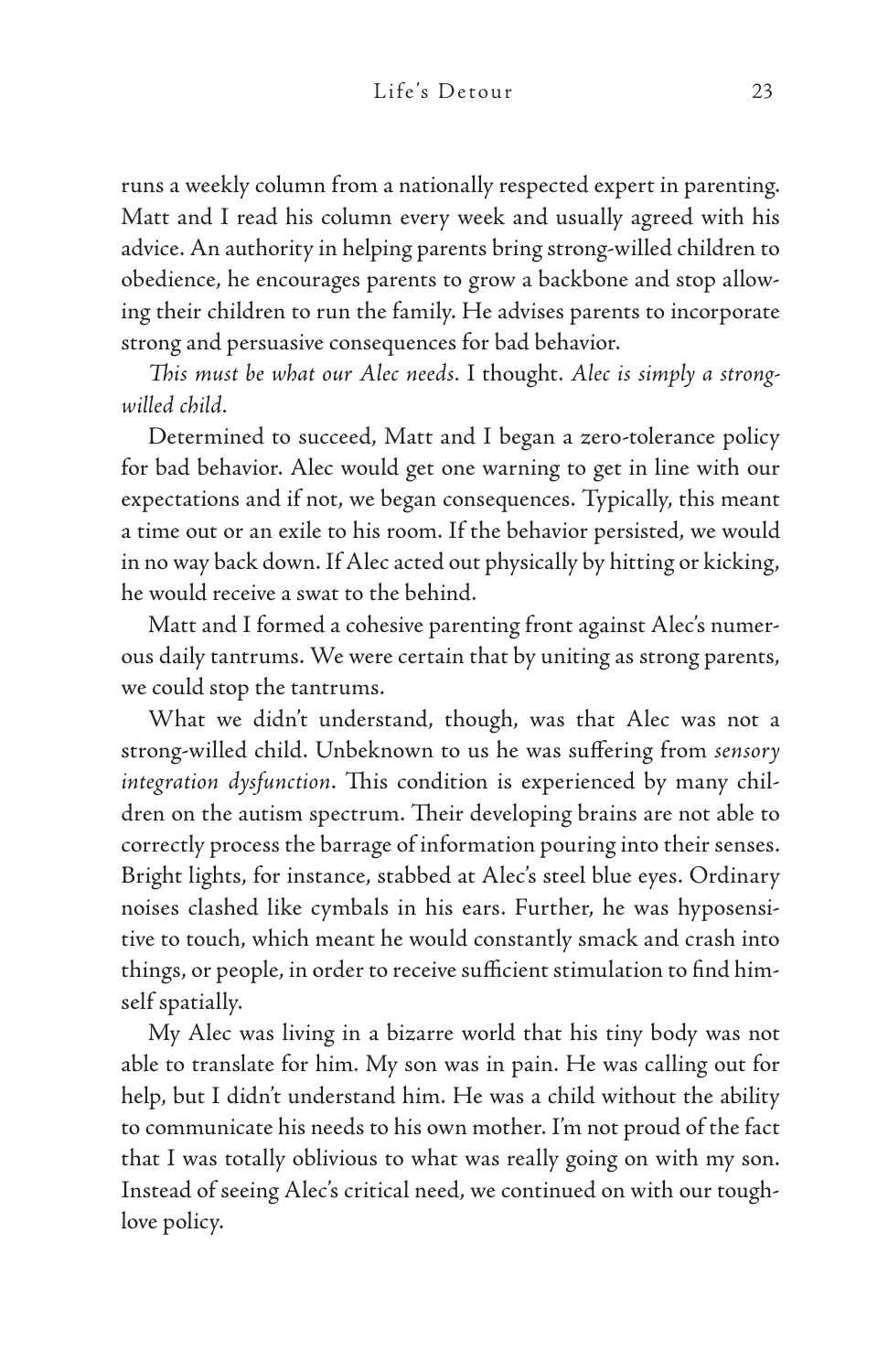#### **Winning the Battle, Losing the War**

One of the biggest battles in this war for compliance was The Battle of the Chicken Bite.

A typical problem many kids on the autism spectrum share is that they don't want to sit down for meals. And many are self-limiting in terms of what they eat due to sensory issues—foods that taste good to us are overwhelming in flavor or texture to them. Suddenly you're faced with a child who won't eat.

My son's bill of fare was limited to a small handful of foods: peanut butter crackers, pizza, french fries, bacon, pretzels, and occasionally some starchy cereal. Let's see, what am I forgetting? Hmmmm. Nothing, I guess. No fruit . . . unless you count Fruit Roll-ups. I don't think so. No veggies . . . unless you count the potato in the french fries, which is a starch. But I was desperate enough to consider it a vegetable.

No doubt, a good mother wouldn't let her child eat such an unhealthy and limited diet. Determined to be a good mom to this boy, I was going to set him straight and get him to eat!

On a sunny September day, I prepared for the battle to get Alec to try some chicken. He was scrounging for pretzels and junk food at the time, so I quickly nuked the chicken with some french fries and sat Alec down. Then I ordered him to stay in his chair until he tried one bite of the bland white meat.

Alec started to get up. Determined to grow a backbone, I said, "Alec, if you take one bite, you can get up and play. Just one bite."

This was an easy offer, after all. *Maybe too easy*, I thought. Alec tried to slide off his chair so I put my hand on the seat to trap him there. I did not budge. He began to cry, so I pleaded with him, "Alec, if you take one bite, then you can get up."

The cries became sobs, then deafening wails, but I remained calm and resolute. It was a warm day and every window of our home was open to let in the fresh air. That also, of course, made all the neighbors privy to the table war going on inside our home.

Alec stood his ground with fierce screaming and wails. His little round fists beat the table. His stout legs kicked his chair and my arms. It sounded like I was torturing him, but I was only preventing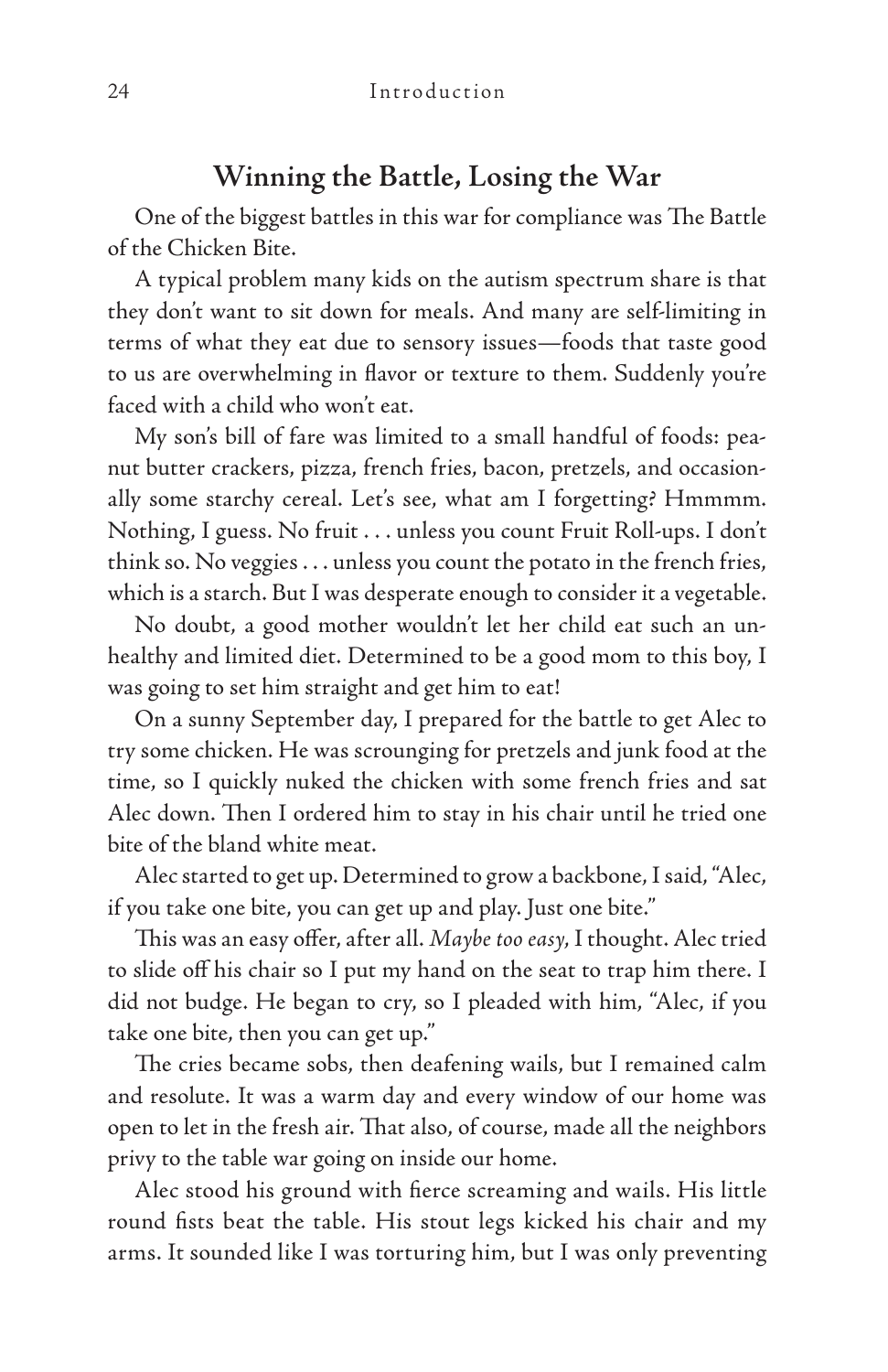him from sliding off of his seat. I'd never heard such earsplitting shrieks.

Five minutes passed . . . then ten. Then fifteen, and twenty, and the screaming escalated. I began to worry. *What are the neighbors going to think? The police will be showing up at my door any minute. Surely Children's Services will be notified to take my son into their custody!* Beads of sweat covered my forehead. *Should I cave in to him? What would the parenting experts say?*

Then forty-seven horrid minutes from the start of our battle, Alec put *one bite* of chicken into his mouth.

"Good, Alec!" I exclaimed with tears of joy running down my face. I was eager to pull my son into my arms and end this torturous battle. "Just chew it up and swallow it and you can get up to play!"

And my exhausted, sweaty son did just that. I had won this battle! I was a tough mother capable of bringing my strong-willed child into compliance! I had a backbone!

And then in that split-second moment of victory, Alec threw up.

*God, what am I doing wrong? Why won't he just do what he needs to do?*  Our war for compliance continued. It seemed that every day was filled with sickening tantrums. Alec spent more and more daily episodes in his time-out chair. I feared going into public places, knowing that I'd probably have to leave, dragging my son back to the car in a violent fit. In the process, I became proficient at avoiding the eyes of other mothers in stores so I wouldn't have to explain my son's behavior.

Each day I got out of bed determined to mother my son with love, compassion, strength, and a backbone. But by the afternoon my determination had faded, my head hurt, and my heart ached as I tried to understand why my son did not respond to our disciplinary tactics. The worst part was that some intuition informed me that my son was not a little monster. When I looked into his eyes, I was sure I saw light in there. I sensed that deep inside he truly wanted to be a good son and make me smile, and I clung to the belief that he truly wanted to please me.

Now over two years old, Alec was still not able to communicate in words to me. He didn't even call me "Mama." He spoke mostly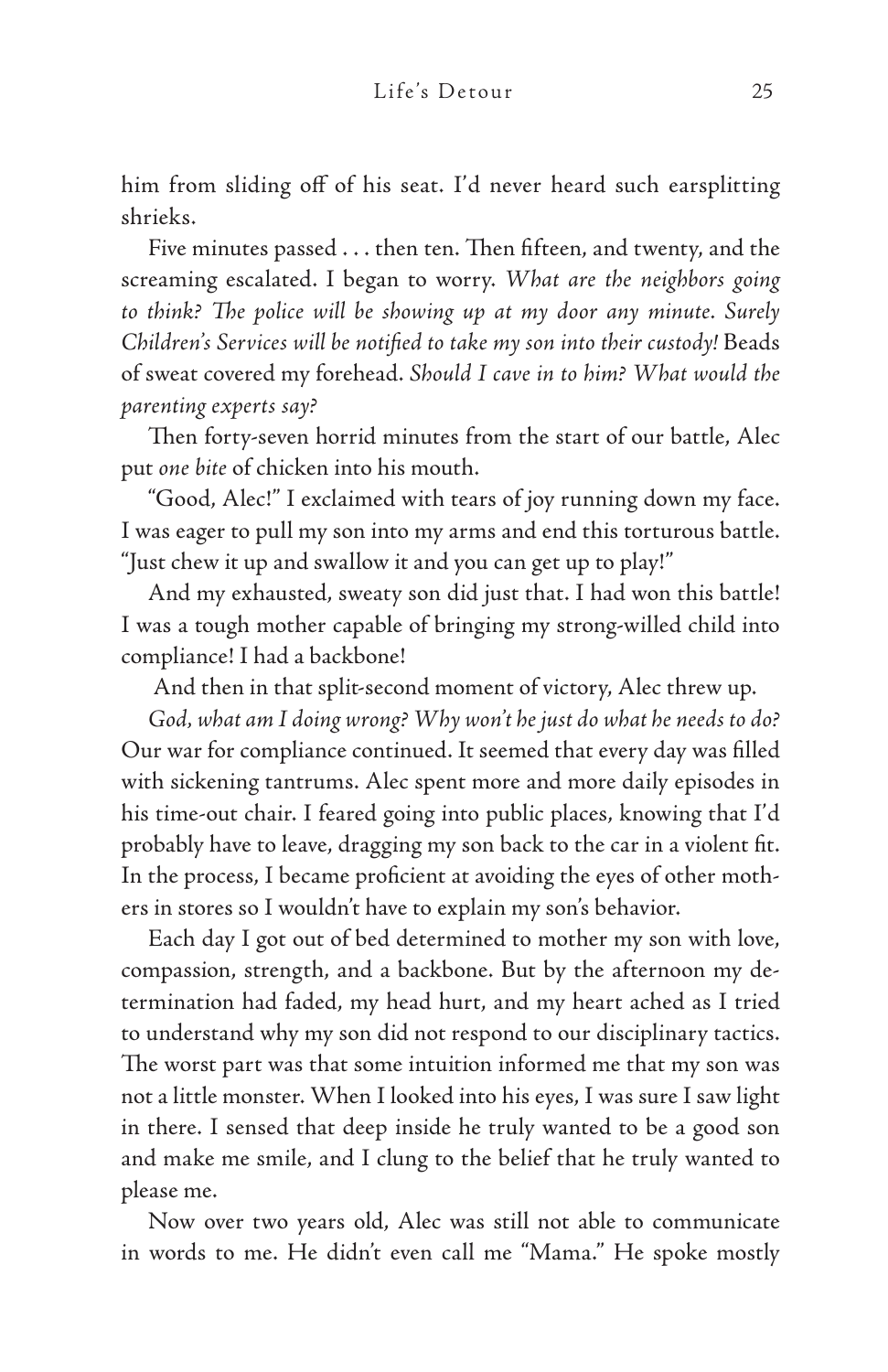gibberish, but at times he would repeat an exact phrase from a cartoon. *Should this count as language?* I wondered. I took him to his pediatrician again to help determine if Alec's lack of language was a problem.

 "Don't expect a boy to learn to communicate as quickly as your daughter," she instructed me. Matt and I had written down Elise's repertoire of expressions when she was eighteen months old. They added up to over sixty-five words. *True, Elise is exceptionally bright*, I tried to reason away my concerns. *I must be an overly concerned mother. I just need to relax and ease up on my expectations for Alec.*

But the fact that I could count on one hand Alec's two-year-old vocabulary remained unsettling. I longed to converse with my son. How could I teach and instruct my son without words?

Months went by as Matt and I struggled to grow our backbones. We were discouraged to find that our zero-tolerance policy was not resulting in the more stable, happier child the parenting experts had promised. Instead, I was now a frazzled, self-doubting mother on the verge of a nervous breakdown. Even worse, my beautiful son, Alec, was an emotional mess showing no signs of improvement.

Looking back, I realize that up to this point I hadn't truly sought the wisdom of God. My silent appeals to God had been merely pleas, not real prayers—not a decision to turn our struggle over to God. I don't know why Matt and I didn't run to God for help with Alec in the first place. He is the Creator. He made every neuron, every combination of DNA, and every cell. God's Word confirms this: "Before I formed you in the womb I knew you" (Jer. 1:5 niv). Why did I spend so much time seeking help from experts who had never met my son, when the One who masterfully knit my son within me had all of the answers?

I didn't know it yet, but I had an extraordinary Helper who was just waiting for me to surrender my battle and call His name. God promises to grant us wisdom in any situation if only we ask Him. "If any of you lacks wisdom, he should ask God, who gives generously to all without finding fault, and it will be given to him" (James 1:5 niv). I'd searched every other resource, however, before I cried out to the Father for help.

When I at last raised the white flag and called, God, who never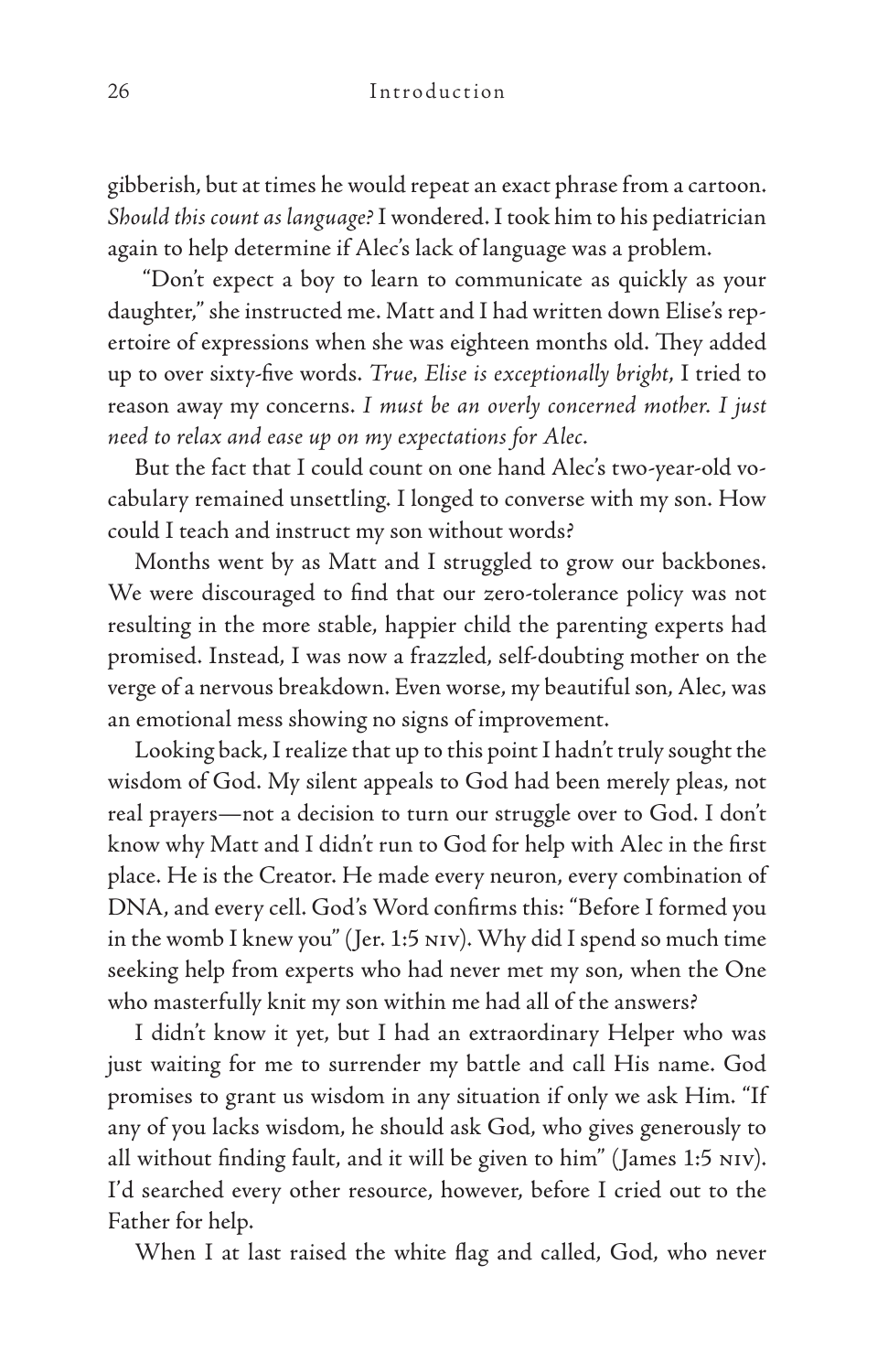forsakes us, came and removed the veil from my eyes. Before I had merely hoped that I'd sensed a spark of willingness in Alec. God now granted me one moment, both marvelous and terrible, when I looked into Alec's face and clearly saw the anguish in my son's soul.

#### **Through a Glass, Darkly**

The day I called out to God and was answered was particularly taxing, filled with nasty battles with Alec. He had fought my every request, kicking, screaming at me, and refusing to comply with anything I asked. Nothing was going right that day.

I could feel my blood pressure rising and my face heating. As he lay prostrate on the floor, screaming, my ears were aching, my back was sore from wrestling his clothes on, and my internal pitcher of love was quite empty. I was about to lose control.

This was a moment when I should have walked away. I should have called for help. I should have disappeared upstairs, taken a few deep breaths, counted to twenty, or anything other than what I did. I should have known.

But I didn't.

It was a moment I'd give anything to live over. Have you ever had one of those? It's a memory that cuts so deeply into my soul that it may never heal. It left a scar so dark, it may never completely fade. It was a moment of brutal honesty when God pulled away everything that kept me from seeing what is really inside of me, and it was terrifying.

All at once, a year's worth of rage and desperation exploded from my soul. I grabbed my son and plunged him onto the sofa. I then stood before him and screamed like I've never screamed before. In the face of my two-and-a-half-year-old son, I emptied my heart of its desperation. My face twisted with resentment, my eyes clenched shut, and my heart was devoid of understanding.

"Why can't you behave!?" I shouted at him. "Why can't you be good!?" On and on I railed at my little son.

And then I looked at him.

What I'd only sensed before was now plainly expressed in his body language. He was still sitting cross-legged on the sofa, but as I watched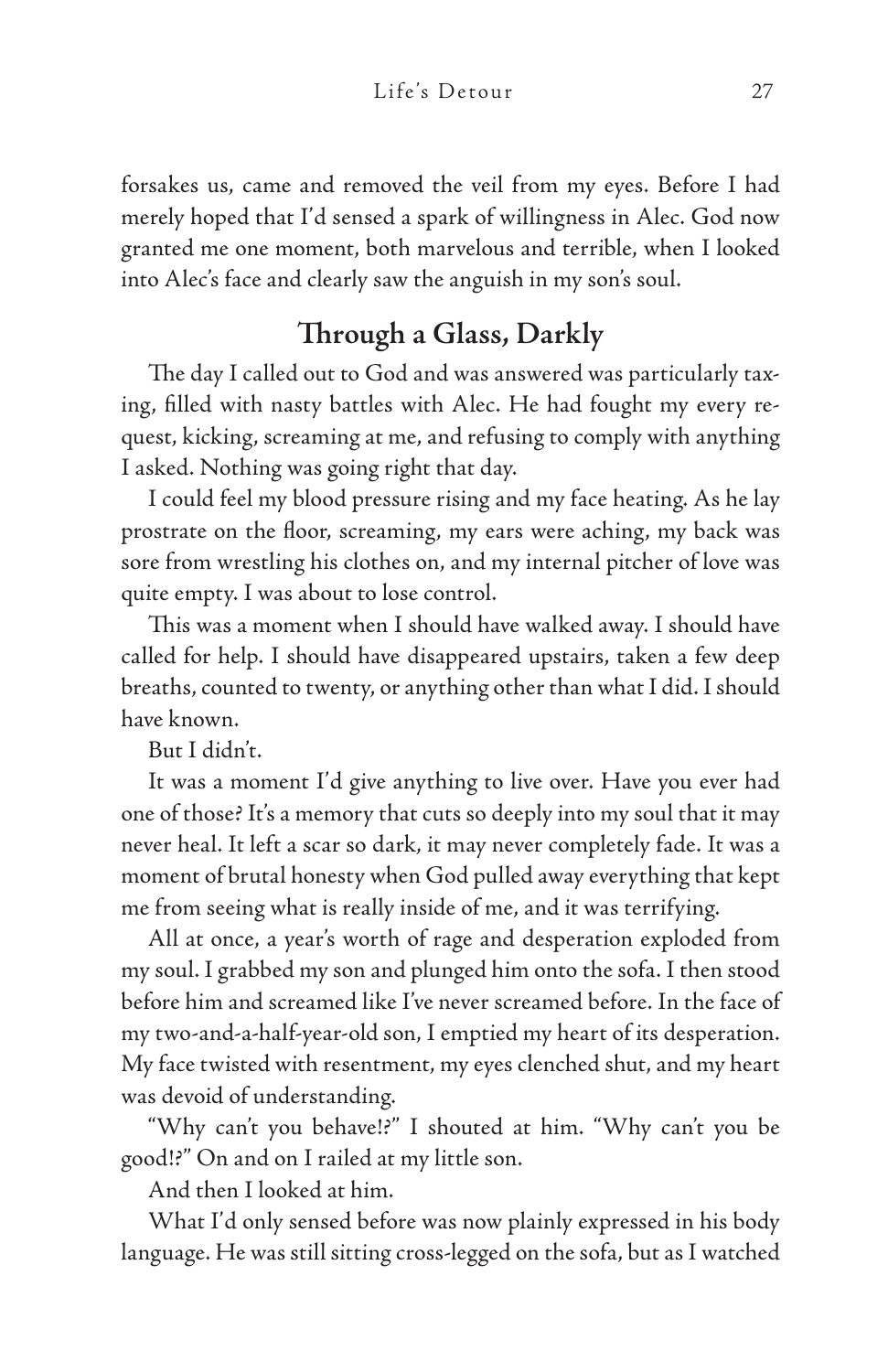he seemed to collapse into himself. His little hands were clenched and his arms crossed over his chest as if in a fetal position. His little face was pinched in pain and tears, his mouth opened wide in silent sobs.

In incredible agony, I watched as he slouched forward, sinking even more into himself. Then my beautiful son turned away from me, like a little flower that felt unworthy of the sun's love.

My heart shattered in that very moment. In that instant, God removed the veil from my eyes, and I saw Alec's desperate desire to please me. I saw the torture he endured of not being understood, of not knowing how to communicate or how to love and be loved. I saw the grief, the pain, and, worst of all, the absence of hope.

And I understood. Alec was doing all that he could! He was trying to reach out to me, but he didn't know how. He was a prisoner, trapped in a troubled world that neither of us understood. The parenting experts were wrong. This child did not need stronger discipline. He needed more love*.* He needed me to go into that shadowy world and rescue him, to carry him out of that isolated place and back to us with the full authority of Christ's love.

In that terrible moment, I knew I had failed my son miserably.

My knees gave way and I sank to the floor, weeping. "God, oh, God! I need You so much! I see now. Help me be the mother that this child needs!"

Then God showed me what I had to do. I got up and scooped my weeping boy into my arms and carried him into the bathroom. I took a washcloth and dried his tears. I knelt before him and tenderly grasped his wet chin in my palm, lifting his face to my own.

"I'm coming to get you, Alec," I whispered and took him into my arms, holding on to him with every ounce of my being for what seemed like an eternity. "God will help me. I'm coming to get you, Alec."

And from that moment on, we were on a different road. There, God walked with us to guide the way, His love illuminating the darkness. God was leading our family back from the abyss and on to a new level of joy such as I had never experienced in all my life.

Yes, joy was to return, and it would bring along all of its companions: laughter, smiles, victories, promises, and most of all—hope.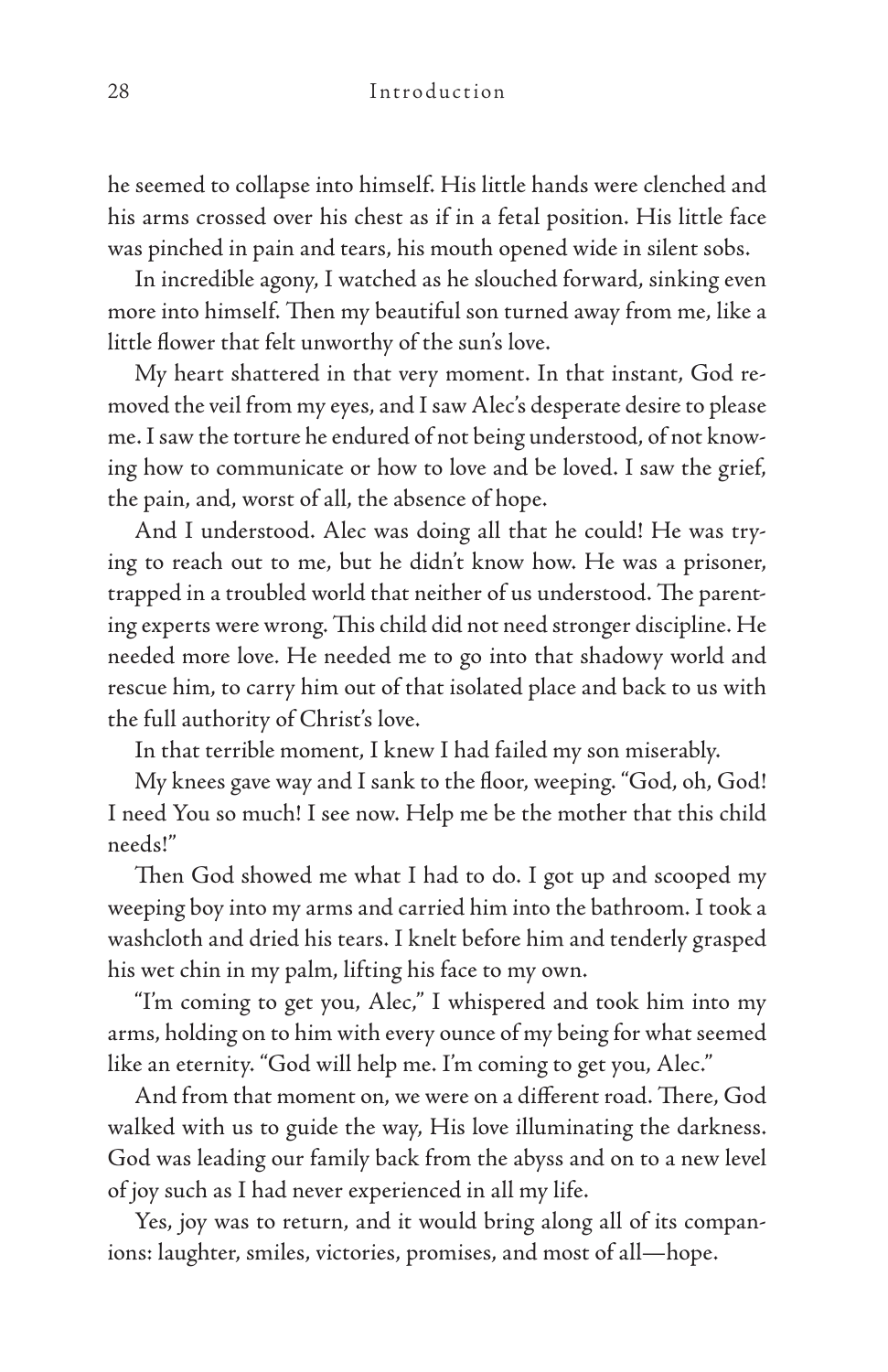#### Chapter 1

## God's Promises

#### Our Lifeline to Overcome Autism

*You're blessed when you've lost it all. God's kingdom is there for the finding. You're blessed when you're ravenously hungry. Then you're ready for the Messianic meal. You're blessed when the tears flow freely. Joy comes with the morning.* Luke 6:20–21 (msg)

Joy? Blessed? I can hardly imagine what you might be thinking as you read these verses from Luke. How can anyone be blessed in the face of something as devastating as autism? In fact, you may blame God for the hardship that autism has caused your family. At one time, I did, too.

Where can you go when faced with the mountain of responsibilities involved in caring for a child with autism? What can you do when hope seems so distant? Who will be there in the dead of the night when you're alone with your sleepless child—children with autism often have sleep disorders. Where do you find light when you're afraid of a future that seems so dark?

Who answers when you ask, "What will happen to my child? Am I spiritually, physically, and mentally up to the demands of caring for a child with special needs? What can I expect now that my life is drastically different than what I expected it to be?"

I know these questions well, because I've asked them, too. I've shared your experiences. You've felt blood on your lips as you bite back the tears, holding your precious child's hand as dreams of what could have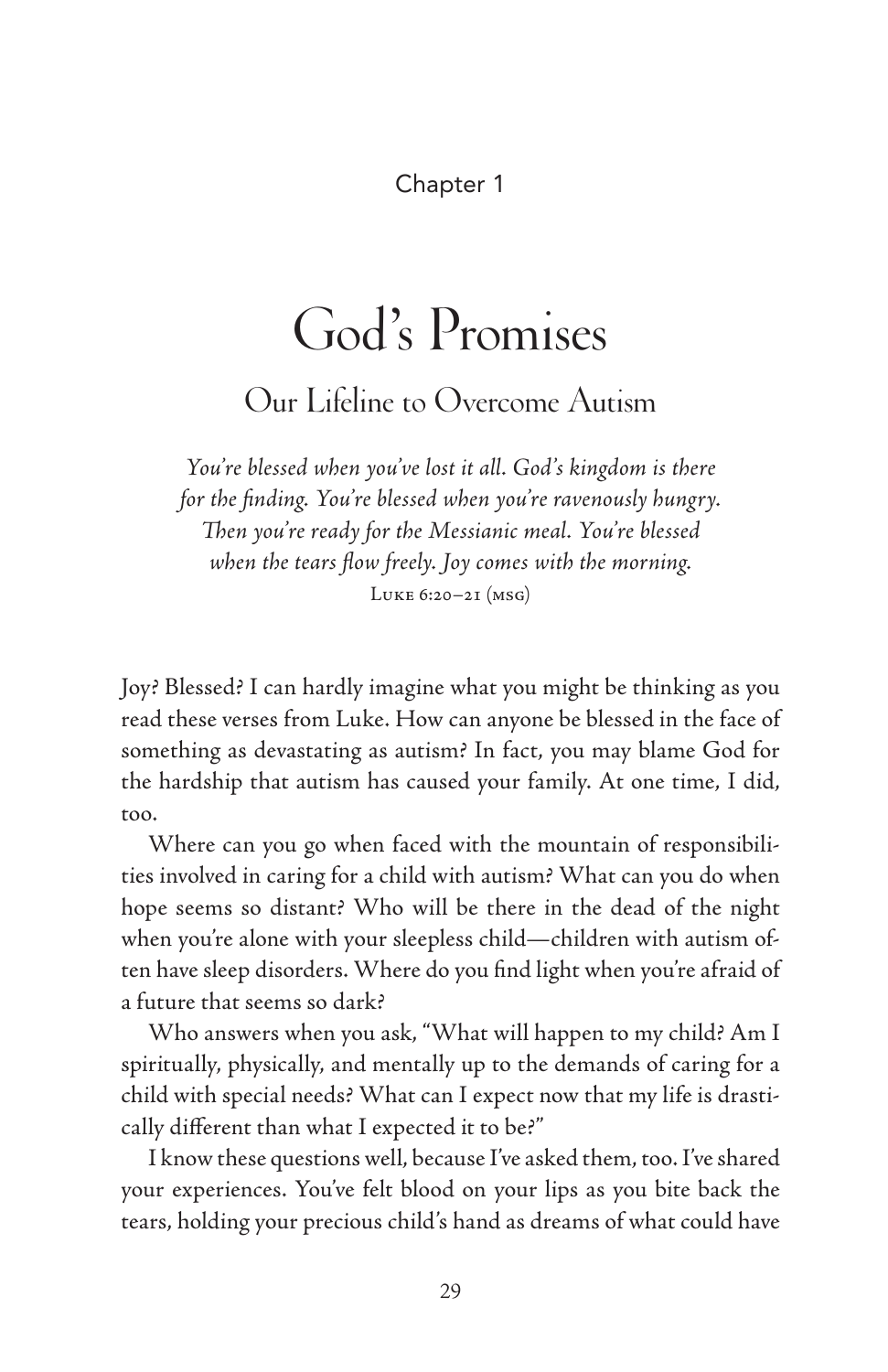been fade away. You don't want to get out of bed in the morning, waking to an avalanche of responsibilities that overpower your thoughts before your feet even hit the floor. As you survey your current situation, taking everything in at once—every need, every concern, and every fear—how can you not feel overwhelmed?

Yes . . . I know the feeling. It's an emotion I fight daily myself. And yet I write to tell you that there is hope. And yes . . . I write to offer you some practical resources to help you in the fight. But I write mostly to tell you this: God does care about children with autism spectrum disorders (ASDs). Moreover, He has a special plan not only for your child, despite autism, but He has one for you, too! And He has given you promises that you can claim for you and your autistic child, and that you can live out daily.

If that's hard to believe, read on.

#### **Life's Detour: A Turn onto the Dark Road of Autism**

In early 2003, my husband, Matt, and I sat anxiously at a small conference table in a colorless room. Around the table sat a group of specialists who had just completed a series of tests on our then twoand-a-half-year-old son, Alec. After reviewing the results of each test, they uttered a word we never dreamed we'd hear in connection with our family: *autism.* At the pronouncement of that word, a fog descended upon us, threatening to suck away the room's oxygen.

The evaluation complete, we stood and thanked the specialists, offering weak smiles and handshakes all around, yet secretly despising them for every word they'd just said about our Alec. One of them pressed a small, repulsive beige pamphlet into our hands as we walked, bewildered, out the door.

Thinking back on that pamphlet, I recall only that unspeakable word *autism* on its cover. My *Rainman-*based definition of that word did not harmonize with my mind's vision of Alec's future—a strapping, gifted, and capable son running for touchdowns, scoring soccer goals, and surpassing all others on achievement tests.

It was a diagnosis I did not want for my son, Alec.

I looked at my husband after we walked back into the morning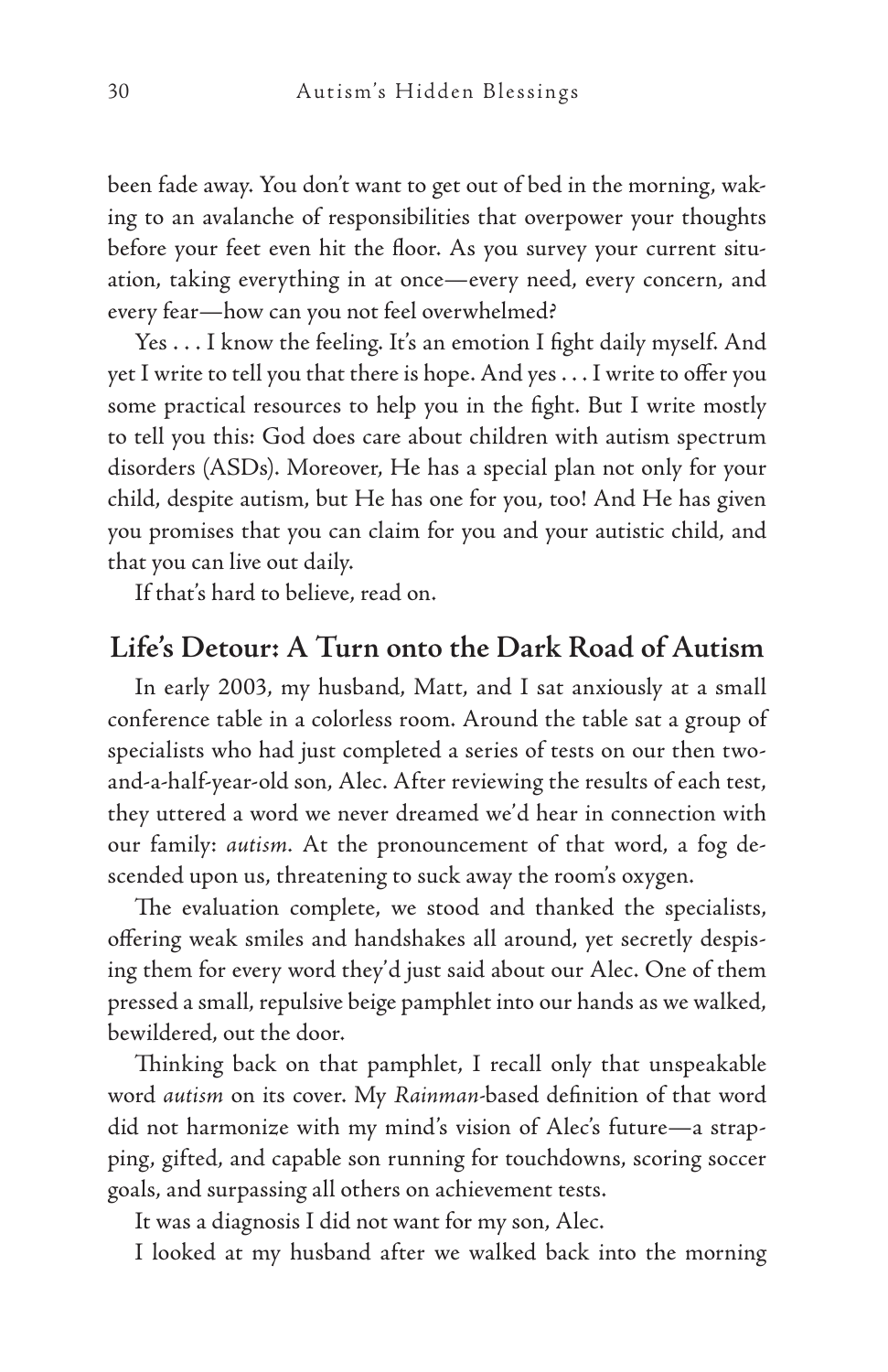sunshine. We stared at each other, searching for words of comfort, but we had only silence to give. Everything around us buzzed by in warp speed while we struggled to make each step back to our van, our legs like lead, dragging a truth we had never considered. Everything was entirely different now, and we were not prepared for it. We felt so alone, as if the world had left us behind.

But we were never really alone.

Our family life had just turned onto a detour, a bizarre new road that we never knew existed. We had yet to realize that we'd begun an adventure that would color our lives in ways we could not imagine. Alec's autism would change us, but only for the better. Hard to believe? Yes, I know, but it's true.

#### **A Light in the Darkness**

Imagine this little drama for a moment. Trust me, it won't be hard. A young couple have a beautiful toddler, a son who was once full of smiles and life, but now is slipping away from them. His vocabulary disappears and his smile is missing. He stops meeting the gaze of his parents. He's sick all of the time. He won't turn to Mom or Dad when they call his name.

So they have him tested. And the diagnosis? "It's autism."

The couple hires a slew of therapists. Speech therapists. Applied behavioral therapists. Occupational therapists. The couple consults with doctors and neurologists, and start to see progress.

Then the bills start rolling in. The insurance provider doesn't cover autism. Still, the child is improving, so the parents get a second mortgage and research area schools that specialize in helping children with autism spectrum disorders.

The months pass by and the bills pile up. Their nest egg dwindles away until nothing is left. Creditors begin calling, so Dad picks up some extra hours at work. Mom clips coupons and shops at discount stores and yard sales. The calls for payment on past due accounts are coming daily now. The economy takes a turn for the worse, bringing high gas prices and inflated food and clothing costs. Then the couples' old car blows its transmission again. More bills arrive, and they pay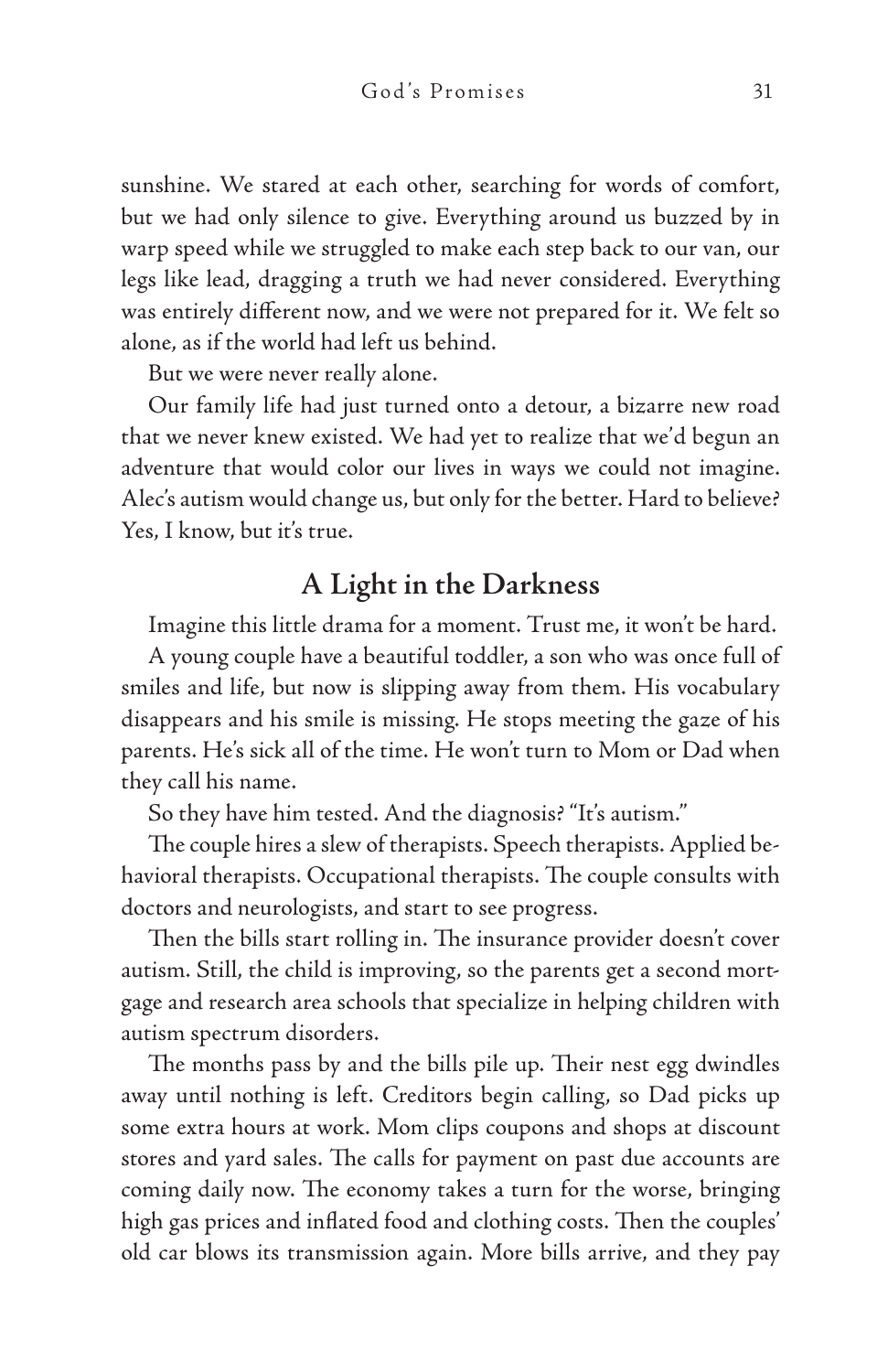what they can but it's not enough. They hit rock bottom when Dad's position is outsourced overseas.

They are despondent!

Then one day the parents get a call from an attorney who wants the couple to come to his office immediately. Their hearts pound as they wonder what bombshell will drop next. The attorney sits down and looks at them.

"It seems my client," he begins, "a vastly notable gentleman, happens to be a patriarch of yours and has included you in his will."

"That can't be!" the mom exclaims. "We don't know of any patriarch who would leave us a dime!"

"Oh, yes," the attorney continues, "I have it all listed here. Many items of incredible value have been given to you."

"I don't believe it," the young dad is skeptical.

"Well," the attorney says, "you can believe it. It's all here in writing. I have the list here. All you have to do is accept them."

The attorney pulls out a contract with the couple's name written across the top with the word *beneficiary* beside it.

"This is you, correct?"

"Yes," says the young mom, "That's us."

As the attorney reads the items of their inheritance, page by page, gift by gift, a strange peace falls over the couple as they realize that their benefactor has bequeathed resources that will answer their every need. Nothing is left for them to do but accept the gifts and put them to good use.

Does this sound like an implausible story?

You do, indeed, have a benefactor who loves you so much that he has left you a treasure of great worth. That benefactor is God, the great I AM, and those treasures are His promises for His children. They are written in Scripture—His sacred Word, penned throughout the course of history and divinely inspired by Him—and they are signed by Christ. For every need you will ever have, God has graciously given a promise. These promises can strengthen us and can provide hope, wisdom, and direction for how to care for our uniquely made, incredibly beautiful kids.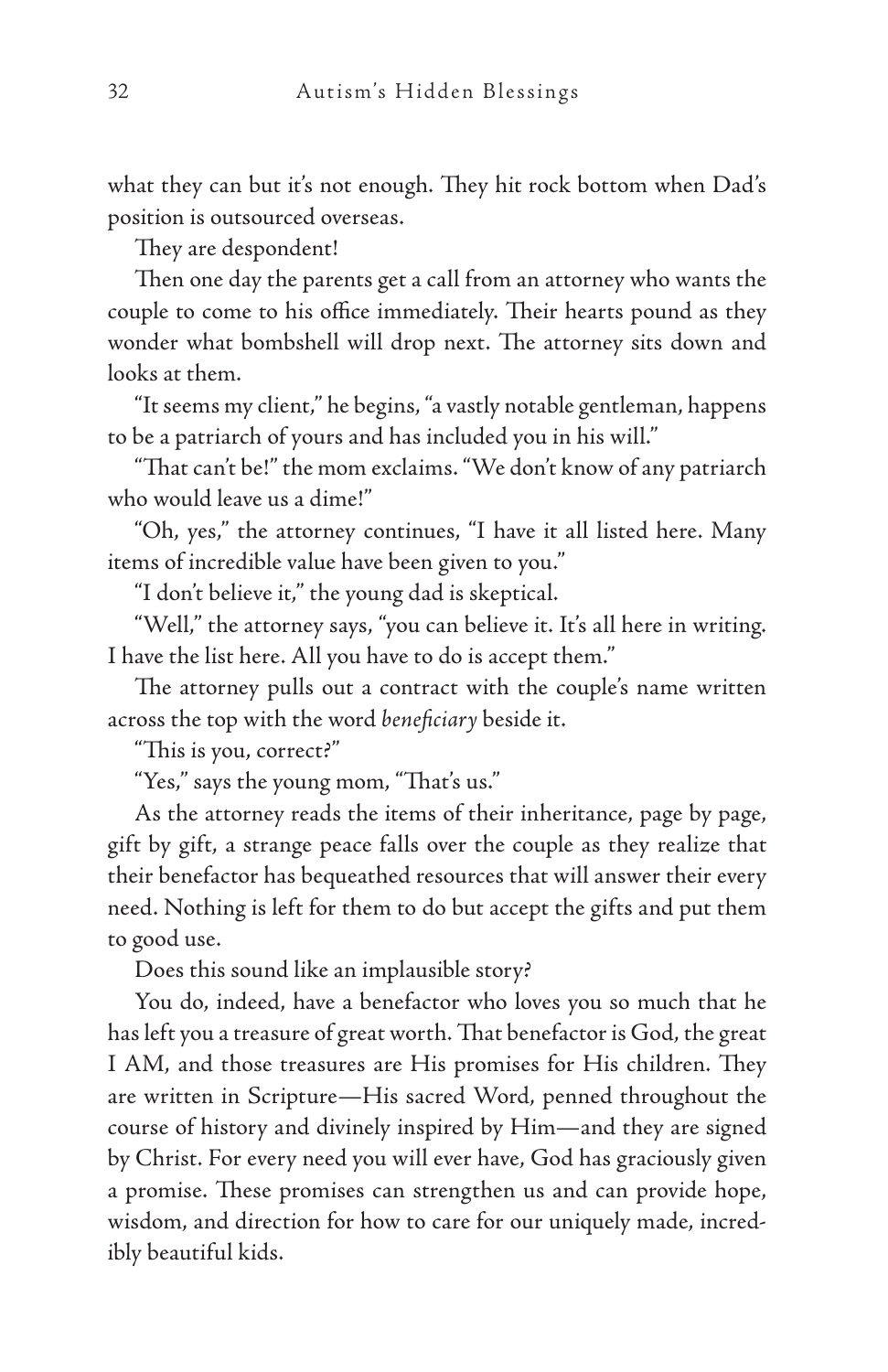#### **Applying God's Promises to Your Life**

Charles Haddon Spurgeon, the Billy Graham of his time, wrote *Faith's Checkbook,* a compilation of daily ponderings about the promises of God. In the preface he writes, "God has given no pledge which He will not redeem, and encouraged no hope which He will not fulfill."1 Spurgeon provides an eye-opening comparison that relates a divine promise to a check made payable to believers:

A promise from God may very instructively be compared to a check payable to order. It is given to the believer with the view of bestowing upon him some good thing. It is not meant that he should read it over comfortably, and then have done with it. No, he is to treat the promise as a reality, as a man treats a check.2

God never meant for us to wallow in the muck and mire of life's difficulties. He stocked His precious Word with promises to help us soar like eagles, to run and not grow weary through life's difficult circumstances. Yes, God intends for us to soar above autism. Why? So others will see His glory in us and be led to Him, and because He loves us and wants to be our God.

A check is merely worthless paper, unless it is cashed. And many Christians fail to draw on the treasury of God's promises to help them live the abundant life that Jesus desires for us. How, then, do we claim a promise and see it work in our lives? Again, Spurgeon answers this question in the allegory of the divine check:

[A Christian] is to take the promise, and endorse it with his own name by personally receiving it as true. He is by faith to accept it as his own. He sets to his seal that God is true, and true as to this particular word of promise. He goes further, and believes that he has the blessing in having the sure promise of it and therefore he puts his name to it to testify to the receipt of the blessing.

This done, he must believingly present the promise to the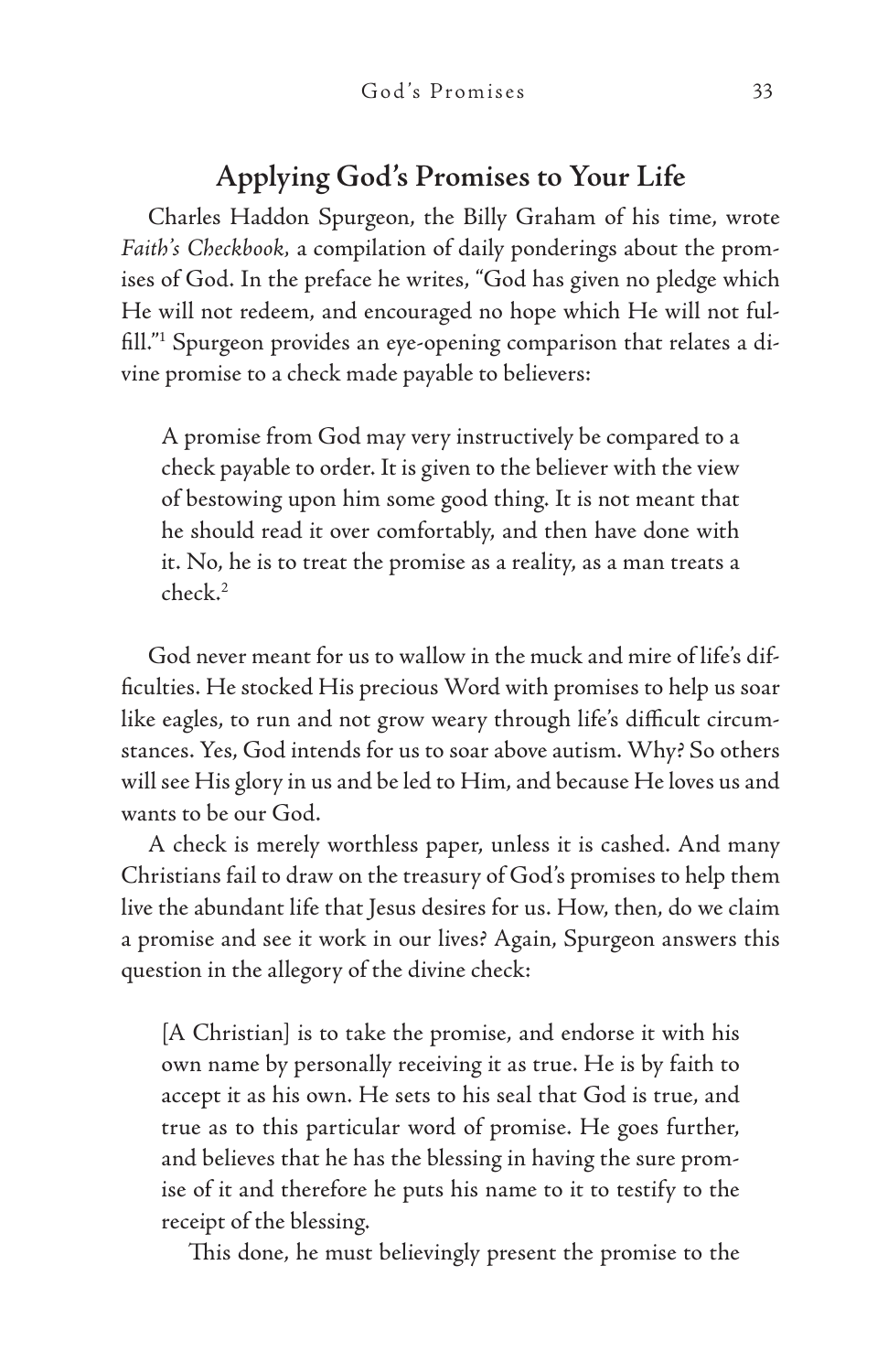Lord, as a man presents a check at the counter of the Bank. He must plead it by prayer, expecting to have it fulfilled. If he has come to Heaven's bank at the right date, he will receive the promised amount at once. If the date should happen to be further on, he must patiently wait till its arrival; but meanwhile he may count the promise as money, for the Bank is sure to pay when the due time arrives.<sup>3</sup>

An element of faith is required to walk into a bank, speak to the teller, and present a check. If you know that the bank's monetary resources are gone, you wouldn't bother even to walk into the bank.

"Some fail to place the endorsement of faith upon the check," Spurgeon continues, "and so they get nothing; and others are slack in presenting it, and these also receive nothing. This is not the fault of the promise, but of those who do not act with it in a commonsense, businesslike manner."4

Just as cashing a check takes faith, so does cashing in on a promise from God. You have to claim it like a check, only instead of taking it into your hand, you hold it in your mind and spirit by reading the Word of God. You mull over it, seeking its value and considering where in your life you can best apply it.

Look again at the promise at the beginning of this chapter. I can imagine what you might think when you read it. It might seem, in fact, like a huge slap in the face to hear God promising blessings and joy when one of your beloved children is diagnosed with autism.

And that promise may, indeed, seem worthless—unless the One who makes it is trustworthy. Can you trust God? Is He faithful to His promises? You may very well be angry at Him for allowing this to happen to your child, and I understand why you might feel that way. It is impossible to have faith in a promise—and by this I mean putting action to it, staking something of your life in it—if you have no faith that the promise maker will keep his word. In order to believe that a promise is true, you must have a relationship with the one who issued the promise in the first place.

So in the next chapter we spend some time with the Promise Maker.